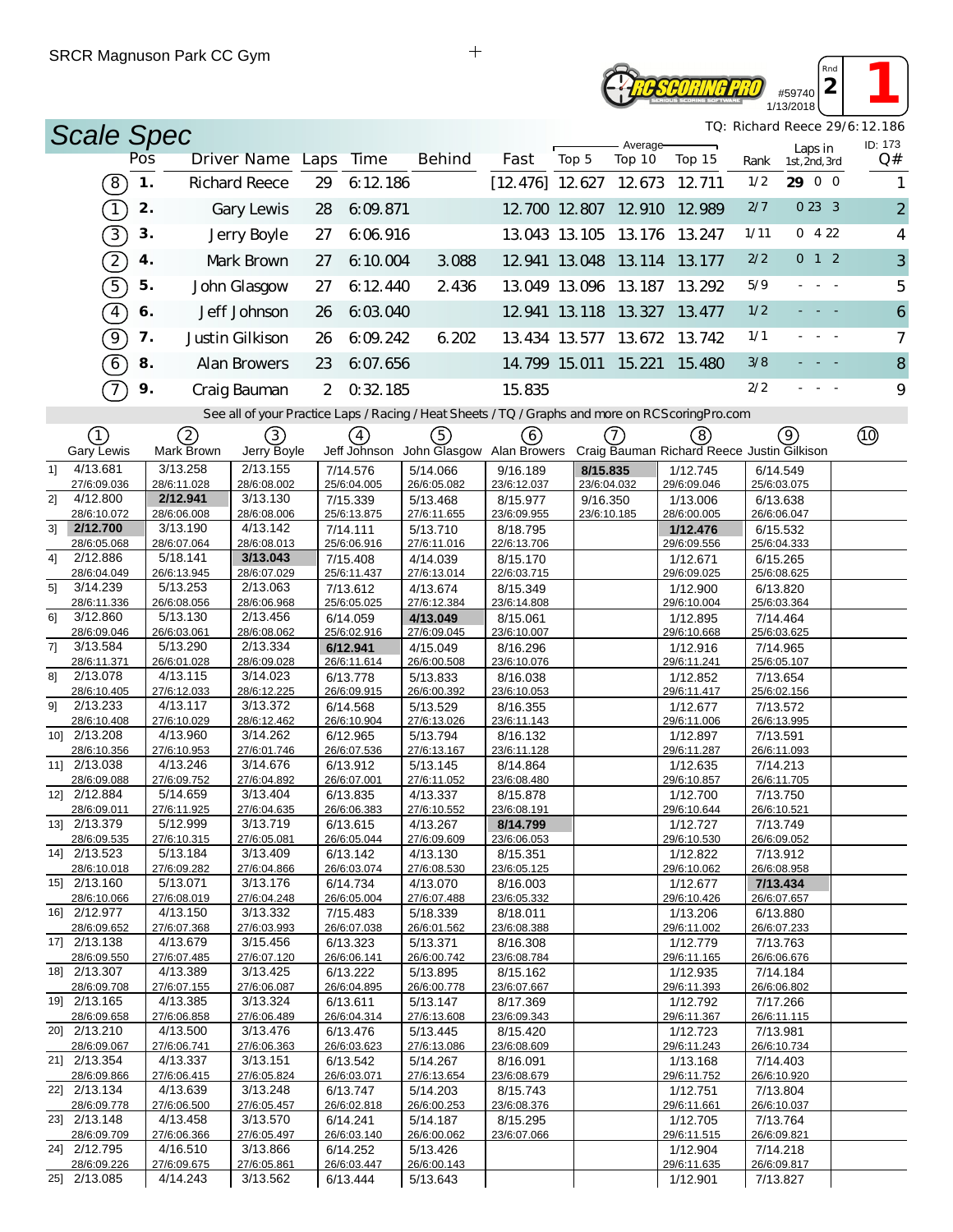|     |                   | $\left( 2\right)$     | (3)            |      | $\overline{4}$ | (5)           |                | (6)          |             | ็8)         | (9)                                        | (10) |
|-----|-------------------|-----------------------|----------------|------|----------------|---------------|----------------|--------------|-------------|-------------|--------------------------------------------|------|
|     | <b>Gary Lewis</b> | Mark Brown            | Jerry Boyle    |      | Jeff Johnson   | John Glasgow  |                | Alan Browers |             |             | Craig Bauman Richard Reece Justin Gilkison |      |
|     | 28/6:09.118       | 27/6:10.267           | 27/6:05.871    |      | 26/6:02.897    | 27/6:13.766   |                |              |             | 29/6:11.733 | 26/6:09.408                                |      |
| 26] | 2/13.250          | 4/13.755              | 3/13.578       |      | 6/14.104       | 5/13.086      |                |              |             | 1/12.836    | 7/14.044                                   |      |
|     | 28/6:09.190       | 27/6:10.315           | 27/6:05.901    |      | 26/6:03.004    | 27/6:12.984   |                |              |             | 29/6:11.757 | 26/6:09.024                                |      |
|     | 27] 2/13.727      | 4/13.405              | 3/14.564       |      |                | 5/13.271      |                |              |             | 1/12.950    |                                            |      |
|     | 28/6:09.745       | 27/6:10.370           | 27/6:06.092    |      |                | 27/6:12.044   |                |              |             | 29/6:11.898 |                                            |      |
|     | 28] 2/13.328      |                       |                |      |                |               |                |              |             | 1/13.147    |                                            |      |
|     | 28/6:09.087       |                       |                |      |                |               |                |              |             | 29/6:12.225 |                                            |      |
| 29] |                   |                       |                |      |                |               |                |              |             | 1/12.793    |                                            |      |
|     |                   |                       |                |      |                |               |                |              |             | 29/6:12.019 |                                            |      |
|     |                   | <b>Top Qualifiers</b> | Qual#          | Laps | Race Time      | <b>Behind</b> | Rnd            | Race         | Pos In Race | Fast Lap    | <b>Best 3 Consecutive</b>                  |      |
|     |                   | <b>Richard Reece</b>  |                | 29   | 6:12.186       |               | 2              |              |             | 12.476      | 38.047                                     |      |
|     |                   | <b>Gary Lewis</b>     | $\overline{2}$ | 28   | 6:09.871       |               | 2              |              | 2           | 12.700      | 38.386                                     |      |
|     |                   | Mark Brown            | 3              | 27   | 6:05.425       |               |                |              | 2           | 13.051      | 39.337                                     |      |
|     |                   | Jerry Boyle           | 4              | 27   | 6:06.916       | 1.491         | $\overline{2}$ | 1            | 3           | 13.043      | 39.248                                     |      |
|     |                   | John Glasgow          | 5              | 27   | 6:12.440       | 5.524         | 2              |              | 5           | 13.049      | 39.467                                     |      |
|     |                   | Jeff Johnson          | 6              | 26   | 6:03.040       |               | 2              | $\mathbf{1}$ | 6           | 12.941      | 40.156                                     |      |
|     |                   | Justin Gilkison       | $\overline{7}$ | 26   | 6:09.242       | 6.202         | $\overline{2}$ |              | 7           | 13.434      | 40.817                                     |      |
|     |                   | <b>Alan Browers</b>   | 8              | 23   | 6:07.656       |               | $\overline{2}$ | $\mathbf{1}$ | 8           | 14.799      | 45.541                                     |      |
|     |                   | Craig Bauman          | 9              | 21   | 6:07.116       |               |                |              | 7           | 16.230      | 50.746                                     |      |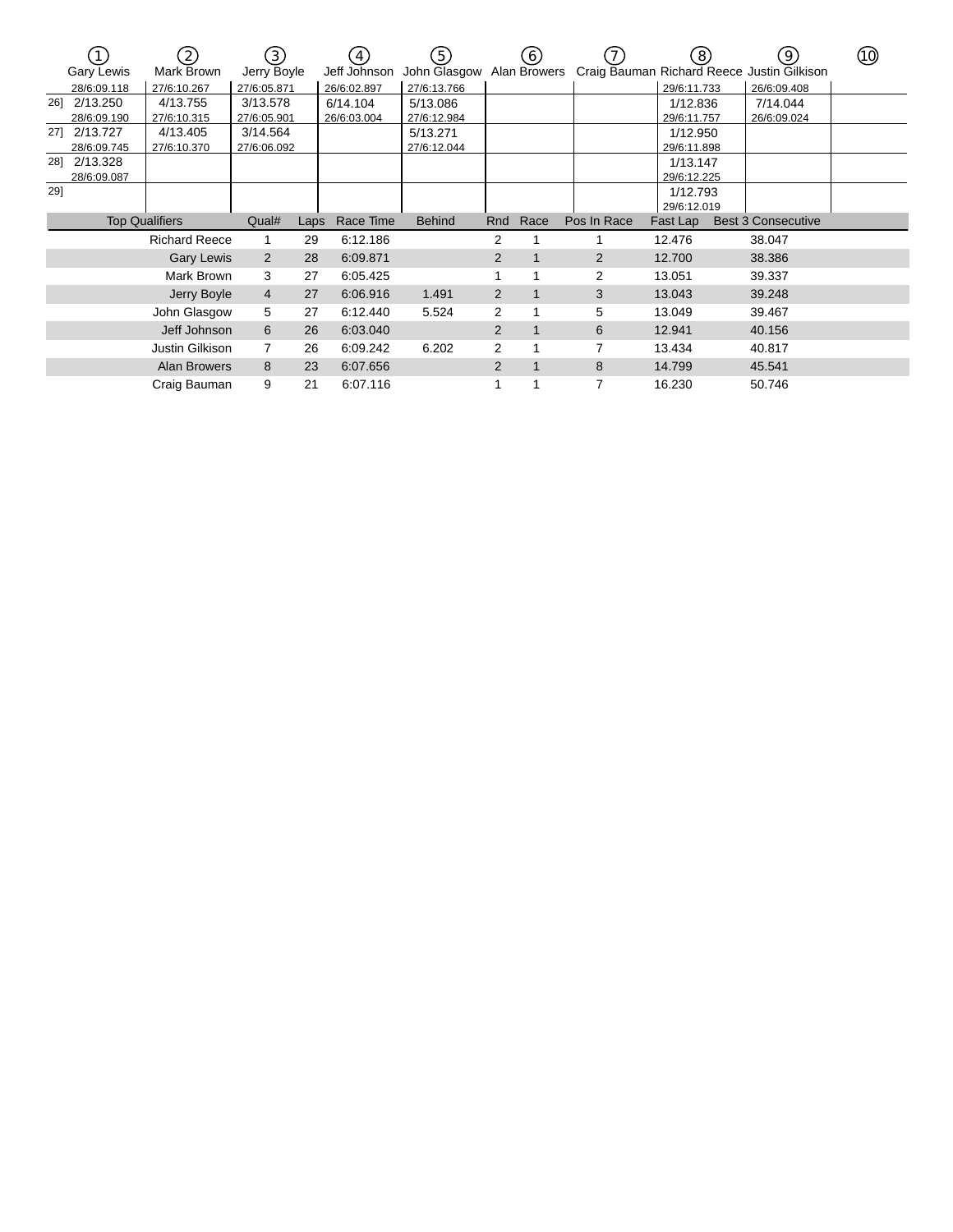|               |                         | SRUR Magnuson Park UU Gym            |              |      |                       |                                                                                                   |                              |                      |          |          |                           | Rnd<br>$\overline{2}$ |                                         |
|---------------|-------------------------|--------------------------------------|--------------|------|-----------------------|---------------------------------------------------------------------------------------------------|------------------------------|----------------------|----------|----------|---------------------------|-----------------------|-----------------------------------------|
|               |                         |                                      |              |      |                       |                                                                                                   |                              |                      |          |          |                           | #59740<br>1/13/2018   |                                         |
| <b>Novice</b> |                         |                                      |              |      |                       |                                                                                                   |                              |                      | Average- |          |                           | Laps in               | TQ: Devon Biasca 22/6:16.153<br>ID: 175 |
|               | Pos                     |                                      |              |      | Driver Name Laps Time | <b>Behind</b>                                                                                     | Fast                         | Top 5                | Top 10   | Top 15   | Rank                      | 1st, 2nd, 3rd         | Q#                                      |
|               | 2                       | $\mathbf 1$ .                        | Devon Biasca | 22   | 6:16.153              |                                                                                                   | $[15.274]$ 15.615 15.817     |                      |          | 16.009   | 1/2                       | 22 0 0                | 1                                       |
|               |                         | 2.                                   | Sara Mendoza | 19   | 6:07.095              |                                                                                                   |                              | 17.576 18.014 18.345 |          | 18.710   | 1/2                       | 0 19 0                |                                         |
|               |                         |                                      |              |      |                       | See all of your Practice Laps / Racing / Heat Sheets / TQ / Graphs and more on RCS coring Pro.com |                              |                      |          |          |                           |                       |                                         |
|               | (1)                     | ②                                    | ③            |      | ④                     | ⑤                                                                                                 | (6)                          |                      | ⊙        | ⑧        |                           | $\circledcirc$        | <u>ଏ</u> )                              |
|               |                         | Sara Mendoza Devon Biasca            |              |      |                       |                                                                                                   |                              |                      |          |          |                           |                       |                                         |
| 11            | 2/19.212<br>19/6:04.099 | 1/15.370<br>24/6:08.088              |              |      |                       |                                                                                                   |                              |                      |          |          |                           |                       |                                         |
| 21            | 2/19.075                | 1/15.918                             |              |      |                       |                                                                                                   |                              |                      |          |          |                           |                       |                                         |
|               | 19/6:03.755             | 24/6:15.048                          |              |      |                       |                                                                                                   |                              |                      |          |          |                           |                       |                                         |
| 3]            | 2/17.576                | 1/16.139                             |              |      |                       |                                                                                                   |                              |                      |          |          |                           |                       |                                         |
| 41            | 20/6:12.004<br>2/18.434 | 23/6:03.063<br>1/15.906              |              |      |                       |                                                                                                   |                              |                      |          |          |                           |                       |                                         |
|               | 20/6:11.005             | 23/6:04.147                          |              |      |                       |                                                                                                   |                              |                      |          |          |                           |                       |                                         |
| 5]            | 2/18.775                | 1/17.975                             |              |      |                       |                                                                                                   |                              |                      |          |          |                           |                       |                                         |
| 61            | 20/6:12.028<br>2/19.041 | 23/6:14.026<br>1/16.032              |              |      |                       |                                                                                                   |                              |                      |          |          |                           |                       |                                         |
|               | 20/6:13.007             | 23/6:13.136                          |              |      |                       |                                                                                                   |                              |                      |          |          |                           |                       |                                         |
| 71            | 2/18.816                | 1/15.727                             |              |      |                       |                                                                                                   |                              |                      |          |          |                           |                       |                                         |
|               | 20/6:14.085             | 23/6:11.515                          |              |      |                       |                                                                                                   |                              |                      |          |          |                           |                       |                                         |
| 81            | 2/18.037<br>20/6:12.425 | 1/16.275<br>23/6:11.852              |              |      |                       |                                                                                                   |                              |                      |          |          |                           |                       |                                         |
| 91            | 2/20.148                | 1/24.924                             |              |      |                       |                                                                                                   |                              |                      |          |          |                           |                       |                                         |
|               | 20/6:15.008             | 22/6:17.104                          |              |      |                       |                                                                                                   |                              |                      |          |          |                           |                       |                                         |
| 10] 2/18.295  |                         | 1/15.799                             |              |      |                       |                                                                                                   |                              |                      |          |          |                           |                       |                                         |
| 11] 2/18.322  | 20/6:14.082             | 22/6:14.132<br>1/16.341              |              |      |                       |                                                                                                   |                              |                      |          |          |                           |                       |                                         |
|               | 20/6:14.054             | 22/6:12.082                          |              |      |                       |                                                                                                   |                              |                      |          |          |                           |                       |                                         |
| 12] 2/19.036  |                         | 1/16.422                             |              |      |                       |                                                                                                   |                              |                      |          |          |                           |                       |                                         |
|               | 20/6:14.616             | 22/6:11.855                          |              |      |                       |                                                                                                   |                              |                      |          |          |                           |                       |                                         |
| 13] 2/23.715  | 19/6:03.163             | 1/18.946<br>22/6:15.303              |              |      |                       |                                                                                                   |                              |                      |          |          |                           |                       |                                         |
| 14] 2/21.341  |                         | 1/17.440                             |              |      |                       |                                                                                                   |                              |                      |          |          |                           |                       |                                         |
|               | 19/6:06.184             | 22/6:15.901                          |              |      |                       |                                                                                                   |                              |                      |          |          |                           |                       |                                         |
| 15] 2/20.104  |                         | 1/17.320                             |              |      |                       |                                                                                                   |                              |                      |          |          |                           |                       |                                         |
| 16] 2/17.858  | 19/6:07.244             | 22/6:16.244<br>1/16.026              |              |      |                       |                                                                                                   |                              |                      |          |          |                           |                       |                                         |
|               | 19/6:05.488             | 22/6:14.077                          |              |      |                       |                                                                                                   |                              |                      |          |          |                           |                       |                                         |
| 17] 2/19.764  |                         | 1/15.274                             |              |      |                       |                                                                                                   |                              |                      |          |          |                           |                       |                                         |
|               | 19/6:06.085             | 22/6:12.485                          |              |      |                       |                                                                                                   |                              |                      |          |          |                           |                       |                                         |
| 18] 2/21.242  | 19/6:08.167             | 1/16.231<br>22/6:11.628              |              |      |                       |                                                                                                   |                              |                      |          |          |                           |                       |                                         |
| 19] 2/18.304  |                         | 1/18.170                             |              |      |                       |                                                                                                   |                              |                      |          |          |                           |                       |                                         |
|               | 19/6:07.009             | 22/6:13.012                          |              |      |                       |                                                                                                   |                              |                      |          |          |                           |                       |                                         |
| 20]           |                         | 1/15.981<br>22/6:12.042              |              |      |                       |                                                                                                   |                              |                      |          |          |                           |                       |                                         |
| 21]           |                         | 1/16.694                             |              |      |                       |                                                                                                   |                              |                      |          |          |                           |                       |                                         |
|               |                         | 22/6:11.810                          |              |      |                       |                                                                                                   |                              |                      |          |          |                           |                       |                                         |
| 22]           |                         | 1/21.243                             |              |      |                       |                                                                                                   |                              |                      |          |          |                           |                       |                                         |
|               |                         | 22/6:16.015<br><b>Top Qualifiers</b> | Qual#        | Laps | Race Time             | <b>Behind</b>                                                                                     | Race<br>Rnd                  | Pos In Race          |          | Fast Lap | <b>Best 3 Consecutive</b> |                       |                                         |
|               |                         | Devon Biasca                         | $\mathbf{1}$ | 22   | 6:16.153              |                                                                                                   | $\overline{2}$<br>2          | 1                    |          | 15.274   | 47.427                    |                       |                                         |
|               |                         | Sara Mendoza                         | 2            | 19   | 6:07.095              |                                                                                                   | $\overline{2}$<br>$\sqrt{2}$ | $\overline{2}$       |          | 17.576   | 54.785                    |                       |                                         |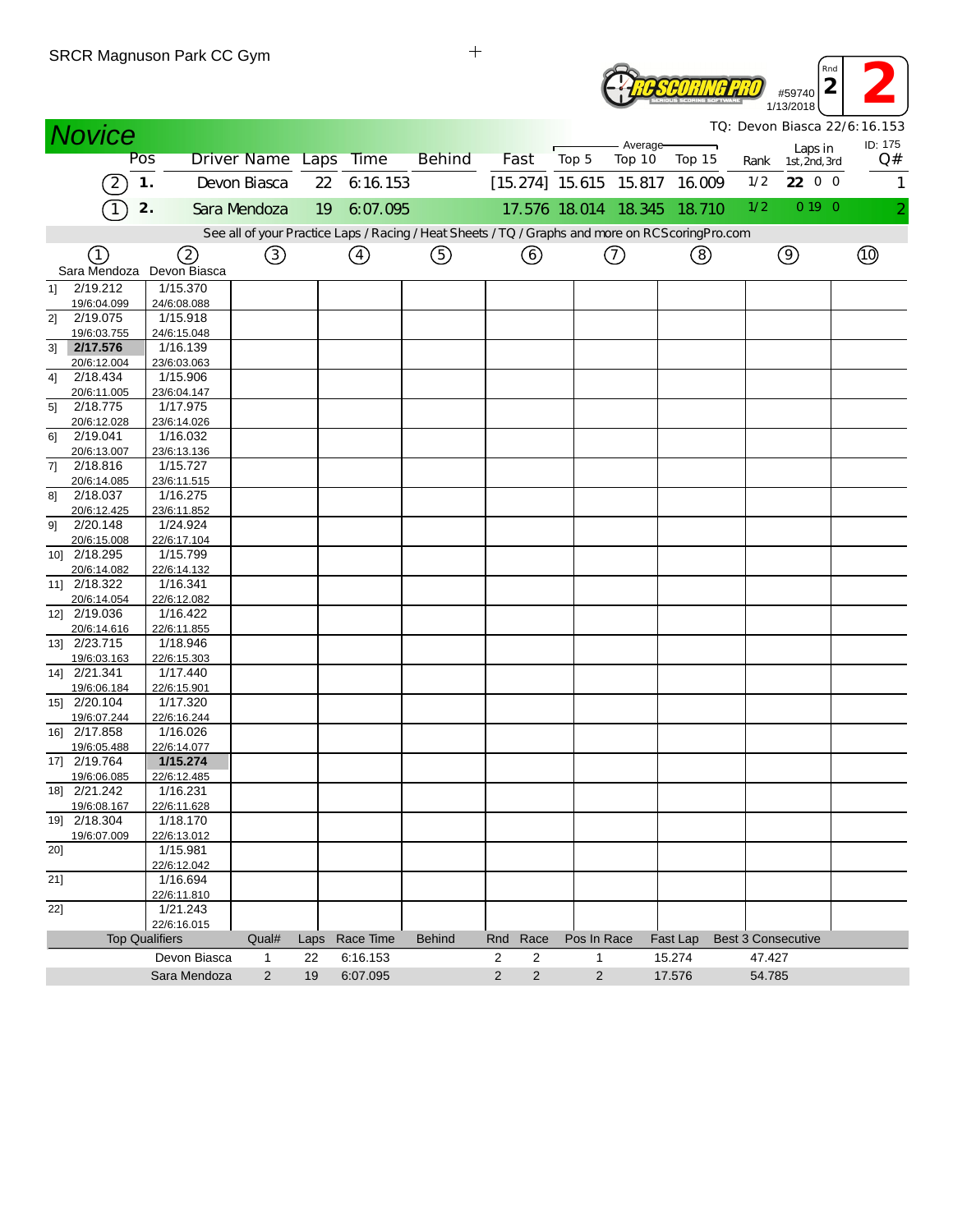## #59740<br>#59740<br>**2 3**<br>3/2018 **RESEORING PRO** 1/13/2018

*TQ: Brian Bodine 43/8:07.744*

*Rnd*

|    | <b>Stock 12th Scale</b>     |     |                         |                                                       |    |                         |                                                                                                   |                          |       |                             |        |      |                          | TQ: Brian Bodine 43/8:07.744 |
|----|-----------------------------|-----|-------------------------|-------------------------------------------------------|----|-------------------------|---------------------------------------------------------------------------------------------------|--------------------------|-------|-----------------------------|--------|------|--------------------------|------------------------------|
|    |                             | Pos |                         | Driver Name Laps Time                                 |    |                         | <b>Behind</b>                                                                                     | Fast                     | Top 5 | Average-<br>Top 10          | Top 15 | Rank | Laps in<br>1st, 2nd, 3rd | ID: 174<br>Q#                |
|    | (1)                         | 1.  |                         | Mke Clifton                                           | 40 | 8:03.254                |                                                                                                   | $[11.536]$ 11.627 11.703 |       |                             | 11.759 | 3/25 | 40 0 0                   | 6                            |
|    | 5)                          | 2.  |                         | Jeff Glossip                                          | 40 | 8:09.528                | 6.274                                                                                             |                          |       | 11.595 11.722 11.797        | 11.861 | 6/18 | 0400                     | $\overline{7}$               |
|    | $\left( 2\right)$           | 3.  |                         | Scott Heywood                                         | 37 | 8:08.124                |                                                                                                   |                          |       | 12.227 12.381 12.533        | 12.625 | 2/15 | 0 0 35                   | 8                            |
|    | 3)                          | 4.  |                         | Ken Vannice                                           | 36 | 8:10.865                |                                                                                                   |                          |       | 12.282 12.526 12.663 12.828 |        | 6/8  |                          | 9                            |
|    | $\sqrt{4}$                  | 5.  |                         | Ernie Madhavan                                        | 36 | 8:11.533                | 0.668                                                                                             |                          |       | 12 312 12 458 12 607 12 717 |        | 6/16 | 002                      | 10                           |
|    |                             |     |                         |                                                       |    |                         | See all of your Practice Laps / Racing / Heat Sheets / TQ / Graphs and more on RCS coring Pro.com |                          |       |                             |        |      |                          |                              |
|    | ①                           |     | (2)                     | $\left(3\right)$                                      |    | $\left(4\right)$        | (5)                                                                                               | ⊙                        |       | $^\copyright$               | ③      |      | $\circledcirc$           | $^{\circledR}$               |
|    | Mike Clifton                |     |                         | Scott Heywood Ken Vannice Ernie Madhavar Jeff Glossip |    |                         |                                                                                                   |                          |       |                             |        |      |                          |                              |
| 11 | 1/11.634                    |     | 4/14.350                | 5/14.585                                              |    | 3/13.178                | 2/12.070                                                                                          |                          |       |                             |        |      |                          |                              |
| 2] | 42/8:08.046<br>1/11.687     |     | 34/8:07.009<br>3/13.373 | 33/8:01.047<br>4/13.351                               |    | 37/8:07.066<br>5/15.376 | 40/8:02.008<br>2/12.880                                                                           |                          |       |                             |        |      |                          |                              |
|    | 42/8:09.072                 |     | 35/8:05.001             | 35/8:08.095                                           |    | 34/8:05.035             | 39/8:06.525                                                                                       |                          |       |                             |        |      |                          |                              |
| 31 | 1/12.126                    |     | 3/13.105                | 5/13.475                                              |    | 4/12.358                | 2/11.741                                                                                          |                          |       |                             |        |      |                          |                              |
| 4] | 41/8:04.483<br>1/12.636     |     | 36/8:09.096<br>5/12.883 | 35/8:03.116<br>4/12.282                               |    | 36/8:10.092             | 40/8:09.002                                                                                       |                          |       |                             |        |      |                          |                              |
|    | 40/8:00.008                 |     | 36/8:03.039             | 36/8:03.021                                           |    | 3/12.711<br>36/8:02.058 | 2/12.274<br>40/8:09.007                                                                           |                          |       |                             |        |      |                          |                              |
| 51 | 1/11.979                    |     | 3/12.227                | 4/12.545                                              |    | 5/14.095                | 2/11.720                                                                                          |                          |       |                             |        |      |                          |                              |
|    | 40/8:00.048                 |     | 37/8:07.956             | 37/8:10.176                                           |    | 36/8:07.584             | 40/8:05.052                                                                                       |                          |       |                             |        |      |                          |                              |
| 61 | 1/11.864                    |     | 3/13.145                | 4/13.225                                              |    | 5/12.346                | 2/11.955                                                                                          |                          |       |                             |        |      |                          |                              |
| 71 | 41/8:11.521<br>1/12.107     |     | 37/8:07.066<br>3/13.092 | 37/8:10.003<br>5/17.849                               |    | 36/8:00.036<br>4/15.779 | 40/8:04.266<br>2/12.027                                                                           |                          |       |                             |        |      |                          |                              |
|    | 40/8:00.171                 |     | 37/8:07.184             | 35/8:06.055                                           |    | 36/8:12.891             | 40/8:03.828                                                                                       |                          |       |                             |        |      |                          |                              |
| 81 | 1/11.934                    |     | 3/12.360                | 5/14.741                                              |    | 4/14.775                | 2/12.048                                                                                          |                          |       |                             |        |      |                          |                              |
|    | 41/8:11.846                 |     | 37/8:03.451             | 35/8:10.218                                           |    | 35/8:03.962             | 40/8:03.006                                                                                       |                          |       |                             |        |      |                          |                              |
| 91 | 1/11.739<br>41/8:10.678     |     | 3/13.001<br>37/8:03.022 | 5/13.452<br>35/8:08.055                               |    | 4/14.622<br>35/8:07.044 | 2/12.223<br>40/8:04.177                                                                           |                          |       |                             |        |      |                          |                              |
|    | 10] 1/11.536                |     | 3/12.834                | 4/13.708                                              |    | 5/15.275                | 2/13.133                                                                                          |                          |       |                             |        |      |                          |                              |
|    | 41/8:08.884                 |     | 37/8:02.369             | 35/8:07.235                                           |    | 35/8:11.082             | 40/8:08.028                                                                                       |                          |       |                             |        |      |                          |                              |
|    | 11] 1/12.406                |     | 3/12.856                | 4/13.030                                              |    | 5/12.687                | 2/11.810                                                                                          |                          |       |                             |        |      |                          |                              |
|    | 41/8:10.695<br>12] 1/12.093 |     | 37/8:01.773<br>3/12.626 | 35/8:04.004<br>4/12.570                               |    | 35/8:07.454<br>5/12.312 | 40/8:06.836<br>2/11.780                                                                           |                          |       |                             |        |      |                          |                              |
|    | 41/8:11.111                 |     | 37/8:00.537             | 35/8:00.695                                           |    | 35/8:02.737             | 40/8:05.533                                                                                       |                          |       |                             |        |      |                          |                              |
|    | 13] 1/11.790                |     | 3/18.096                | 5/13.711                                              |    | 4/12.618                | 2/12.411                                                                                          |                          |       |                             |        |      |                          |                              |
|    | 41/8:10.517                 |     | 36/8:01.707             | 35/8:00.630                                           |    | 36/8:13.283             | 40/8:06.369                                                                                       |                          |       |                             |        |      |                          |                              |
|    | 14] 1/11.566<br>41/8:09.364 |     | 3/12.792<br>36/8:00.188 | 5/12.703<br>36/8:11.734                               |    | 4/12.847<br>36/8:11.091 | 2/12.129<br>40/8:06.285                                                                           |                          |       |                             |        |      |                          |                              |
|    | 15] 1/11.736                |     | 3/12.282                | 5/14.378                                              |    | 4/13.220                | 2/11.595                                                                                          |                          |       |                             |        |      |                          |                              |
|    | 41/8:08.802                 |     | 37/8:10.916             | 36/8:13.044                                           |    | 36/8:10.008             | 40/8:04.008                                                                                       |                          |       |                             |        |      |                          |                              |
|    | 16] 1/12.206                |     | 3/13.615                | 5/13.341                                              |    | 4/13.291                | 2/12.106                                                                                          |                          |       |                             |        |      |                          |                              |
|    | 41/8:09.054<br>17] 1/11.980 |     | 37/8:11.073<br>3/12.704 | 36/8:12.637<br>4/12.711                               |    | 36/8:09.352             | 40/8:04.075                                                                                       |                          |       |                             |        |      |                          |                              |
|    | 41/8:09.636                 |     | 37/8:10.445             | 36/8:10.574                                           |    | 5/14.775<br>36/8:11.865 | 2/11.997<br>40/8:04.470                                                                           |                          |       |                             |        |      |                          |                              |
|    | 18] 1/11.714                |     | 3/13.071                | 4/12.635                                              |    | 5/13.675                | 2/11.919                                                                                          |                          |       |                             |        |      |                          |                              |
|    | 41/8:09.107                 |     | 37/8:10.065             | 36/8:08.058                                           |    | 36/8:11.088             | 40/8:04.044                                                                                       |                          |       |                             |        |      |                          |                              |
|    | 19] 1/11.875<br>41/8:09.000 |     | 3/12.785<br>37/8:09.178 | 4/14.403<br>36/8:10.149                               |    | 5/19.839<br>35/8:09.594 | 2/11.778<br>40/8:03.368                                                                           |                          |       |                             |        |      |                          |                              |
|    | 20] 1/12.148                |     | 3/14.243                | 4/15.245                                              |    | 5/13.042                | 2/11.981                                                                                          |                          |       |                             |        |      |                          |                              |
|    | 41/8:09.458                 |     | 37/8:11.064             | 36/8:13.092                                           |    | 35/8:07.935             | 40/8:03.016                                                                                       |                          |       |                             |        |      |                          |                              |
|    | 21] 1/12.124                |     | 3/12.808                | 4/13.389                                              |    | 5/12.660                | 2/11.978                                                                                          |                          |       |                             |        |      |                          |                              |
|    | 41/8:09.813<br>22] 1/12.365 |     | 37/8:10.025<br>3/12.980 | 36/8:12.565<br>4/12.865                               |    | 35/8:05.008<br>5/12.881 | 40/8:02.971<br>2/11.810                                                                           |                          |       |                             |        |      |                          |                              |
|    | 41/8:10.583                 |     | 37/8:09.795             | 36/8:11.022                                           |    | 35/8:04.209             | 40/8:02.490                                                                                       |                          |       |                             |        |      |                          |                              |
|    | 23] 1/11.837                |     | 3/12.772                | 4/12.771                                              |    | 5/13.662                | 2/11.947                                                                                          |                          |       |                             |        |      |                          |                              |
|    | 41/8:10.036                 |     | 37/8:09.043             | 36/8:09.866                                           |    | 35/8:03.943             | 40/8:02.278                                                                                       |                          |       |                             |        |      |                          |                              |
|    | 24] 1/11.797<br>41/8:10.086 |     | 3/12.450<br>37/8:07.860 | 4/14.591<br>36/8:11.034                               |    | 5/14.165<br>35/8:04.443 | 2/14.429<br>40/8:06.233                                                                           |                          |       |                             |        |      |                          |                              |
|    | 25] 1/12.320                |     | 3/13.253                | 4/13.457                                              |    | 5/13.106                | 2/12.243                                                                                          |                          |       |                             |        |      |                          |                              |
|    | 41/8:10.688                 |     | 37/8:07.956             | 36/8:11.054                                           |    | 35/8:03.042             | 40/8:06.368                                                                                       |                          |       |                             |        |      |                          |                              |
|    | 26] 1/11.858                |     | 3/12.936                | 4/13.265                                              |    | 5/13.163                | 2/13.101                                                                                          |                          |       |                             |        |      |                          |                              |
|    | 41/8:10.517<br>27] 1/12.047 |     | 37/8:07.603<br>3/13.393 | 36/8:10.541<br>4/14.095                               |    | 35/8:02.542<br>5/12.770 | 40/8:07.815<br>2/12.118                                                                           |                          |       |                             |        |      |                          |                              |
|    | 41/8:10.633                 |     | 37/8:07.892             | 36/8:11.016                                           |    | 35/8:01.224             | 40/8:07.703                                                                                       |                          |       |                             |        |      |                          |                              |
|    | 28] 1/12.124                |     | 3/13.012                | 4/14.764                                              |    | 5/13.391                | 2/12.116                                                                                          |                          |       |                             |        |      |                          |                              |
|    | 41/8:10.872                 |     | 37/8:07.066             | 36/8:12.608                                           |    | 35/8:00.775             | 40/8:07.006                                                                                       |                          |       |                             |        |      |                          |                              |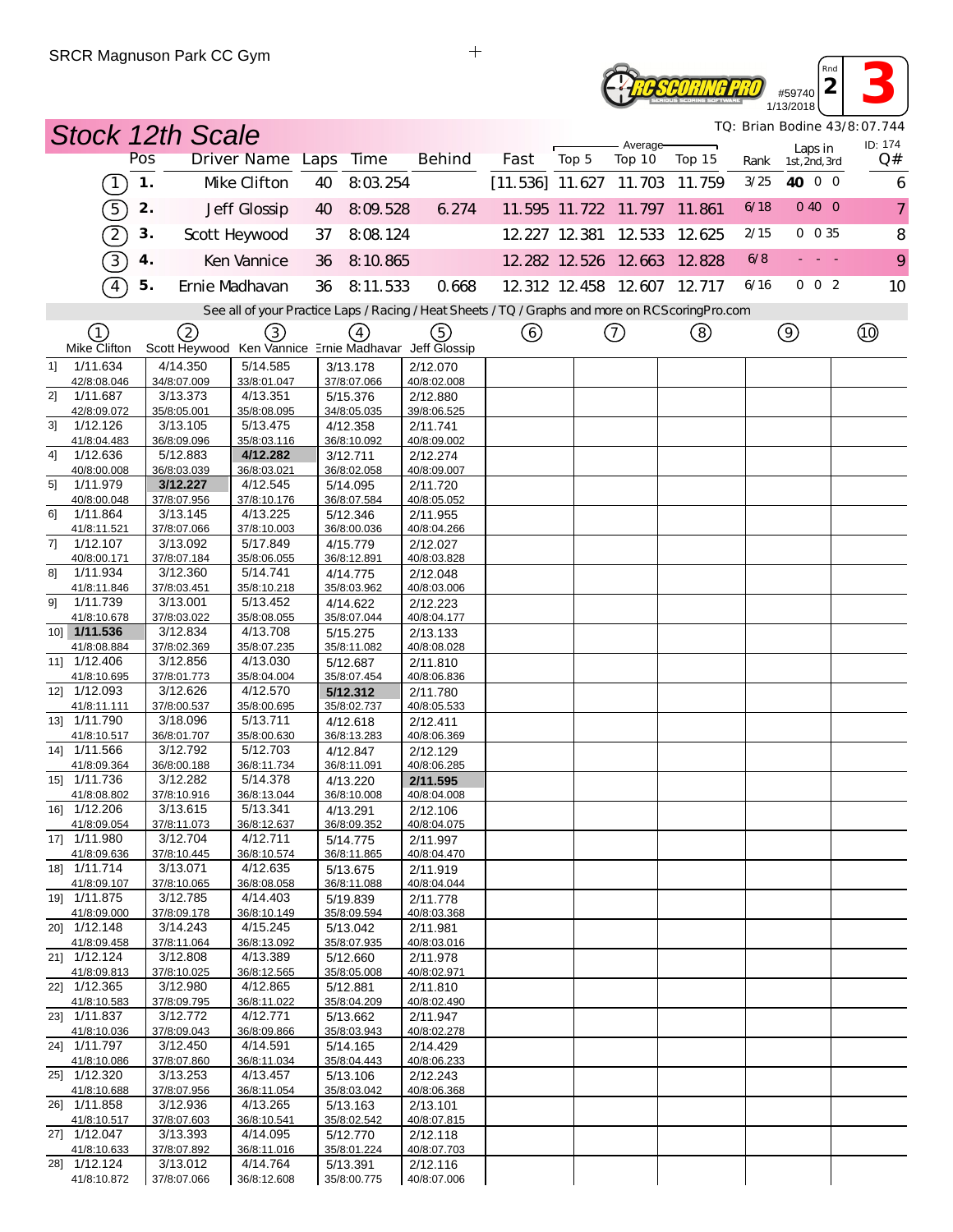|                             | 2                                        | 3)             |      |             | 5)                           |                | ⊙              | 7)             | (8)      | ⊚                         | (10) |
|-----------------------------|------------------------------------------|----------------|------|-------------|------------------------------|----------------|----------------|----------------|----------|---------------------------|------|
| <b>Mike Clifton</b>         | Scott Heywood Ken Vannice Ernie Madhavar |                |      |             | Jeff Glossip                 |                |                |                |          |                           |      |
| 291 1/12.306                | 3/12.590                                 | 4/13.762       |      | 5/13.070    | 2/12.105                     |                |                |                |          |                           |      |
| 41/8:11.335                 | 37/8:06.907                              | 36/8:12.703    |      | 36/8:13.684 | 40/8:07.475                  |                |                |                |          |                           |      |
| 30] 1/12.339                | 3/12.952                                 | 4/12.949       |      | 5/12.789    | 2/11.878                     |                |                |                |          |                           |      |
| 41/8:11.822                 | 37/8:06.661                              | 36/8:11.082    |      | 36/8:12.576 | 40/8:07.066                  |                |                |                |          |                           |      |
| 31] 1/12.851                | 3/15.529                                 | 4/13.372       |      | 5/12.853    | 2/13.138                     |                |                |                |          |                           |      |
| 40/8:00.929                 | 37/8:09.486                              | 36/8:11.481    |      | 36/8:11.609 | 40/8:08.309                  |                |                |                |          |                           |      |
| 32] 1/12.264                | 3/12.590                                 | 5/13.983       |      | 4/13.158    | 2/12.297                     |                |                |                |          |                           |      |
| 40/8:01.237                 | 37/8:08.746                              | 36/8:11.085    |      | 36/8:11.051 | 40/8:08.425                  |                |                |                |          |                           |      |
| 33] 1/13.010                | 3/12.737                                 | 5/13.240       |      | 4/13.069    | 2/12.545                     |                |                |                |          |                           |      |
| 40/8:02.424                 | 37/8:08.220                              | 36/8:11.389    |      | 36/8:10.429 | 40/8:08.824                  |                |                |                |          |                           |      |
| 34] 1/12.729                | 3/12.956                                 | 5/12.601       |      | 4/13.310    | 2/12.119                     |                |                |                |          |                           |      |
| 40/8:03.211                 | 37/8:07.964                              | 36/8:10.277    |      | 36/8:10.097 | 40/8:08.705                  |                |                |                |          |                           |      |
| 35] 1/11.892                | 3/12.821                                 | 5/13.029       |      | 4/12.825    | 2/12.296                     |                |                |                |          |                           |      |
| 40/8:02.994                 | 37/8:07.575                              | 36/8:09.672    |      | 36/8:09.281 | 40/8:08.008                  |                |                |                |          |                           |      |
| 36] 1/11.869                | 3/12.869                                 | 4/14.792       |      | 5/15.840    | 2/12.275                     |                |                |                |          |                           |      |
| 40/8:02.766                 | 37/8:07.259                              | 36/8:10.087    |      | 36/8:11.053 | 40/8:08.855                  |                |                |                |          |                           |      |
| 37] 1/11.954                | 3/14.036                                 |                |      |             | 2/12.548                     |                |                |                |          |                           |      |
| 40/8:02.637                 | 37/8:08.012                              |                |      |             | 40/8:09.210                  |                |                |                |          |                           |      |
| 38] 1/12.830                |                                          |                |      |             | 2/12.320                     |                |                |                |          |                           |      |
| 40/8:03.442                 |                                          |                |      |             | 40/8:09.305                  |                |                |                |          |                           |      |
| 39] 1/11.898                |                                          |                |      |             | 2/12.240                     |                |                |                |          |                           |      |
| 40/8:03.251                 |                                          |                |      |             | 40/8:09.312                  |                |                |                |          |                           |      |
| 40] 1/12.084<br>40/8:03.025 |                                          |                |      |             | 2/12.448                     |                |                |                |          |                           |      |
|                             | <b>Top Qualifiers</b>                    | Qual#          | Laps | Race Time   | 40/8:09.053<br><b>Behind</b> | Rnd            | Race           | Pos In Race    | Fast Lap | <b>Best 3 Consecutive</b> |      |
|                             |                                          |                |      |             |                              |                |                |                |          |                           |      |
|                             | <b>Brian Bodine</b>                      | 1              | 43   | 8:07.744    |                              | 1              | 4              | 1              | 10.932   | 33.283                    |      |
|                             | <b>Todd Mason</b>                        | $\overline{2}$ | 42   | 8:09.016    |                              | $\mathbf{1}$   | 3              | $\mathbf{1}$   | 11.384   | 34.392                    |      |
|                             | Kelsey Miyoshi                           | 3              | 41   | 8:01.844    |                              |                | 3              | $\overline{2}$ | 11.134   | 33.888                    |      |
|                             | Ron Lui                                  | $\overline{4}$ | 41   | 8:07.954    | 6.110                        | $\mathbf{1}$   | $\overline{4}$ | 2              | 11.520   | 34.684                    |      |
|                             | George Strichan                          | 5              | 40   | 8:02.336    |                              | 1              | $\overline{4}$ | 3              | 11.345   | 34.492                    |      |
|                             | <b>Mike Clifton</b>                      | 6              | 40   | 8:03.129    | 0.793                        | $\mathbf{1}$   | $\overline{4}$ | $\overline{4}$ | 11.277   | 34.457                    |      |
|                             | Jeff Glossip                             | $\overline{7}$ | 40   | 8:09.528    | 6.399                        | $\overline{2}$ | 3              | $\overline{2}$ | 11.595   | 35.678                    |      |
|                             | Scott Heywood                            | 8              | 37   | 8:06.843    |                              | $\mathbf{1}$   | $\overline{4}$ | 5              | 11.936   | 36.612                    |      |
|                             | Ken Vannice                              | 9              | 37   | 8:09.340    | 2.497                        | $\mathbf{1}$   | 3              | 3              | 11.935   | 36.606                    |      |
|                             | Ernie Madhavan                           | 10             | 36   | 8:07.148    |                              | $\mathbf{1}$   | 3              | $\overline{4}$ | 12.444   | 38.244                    |      |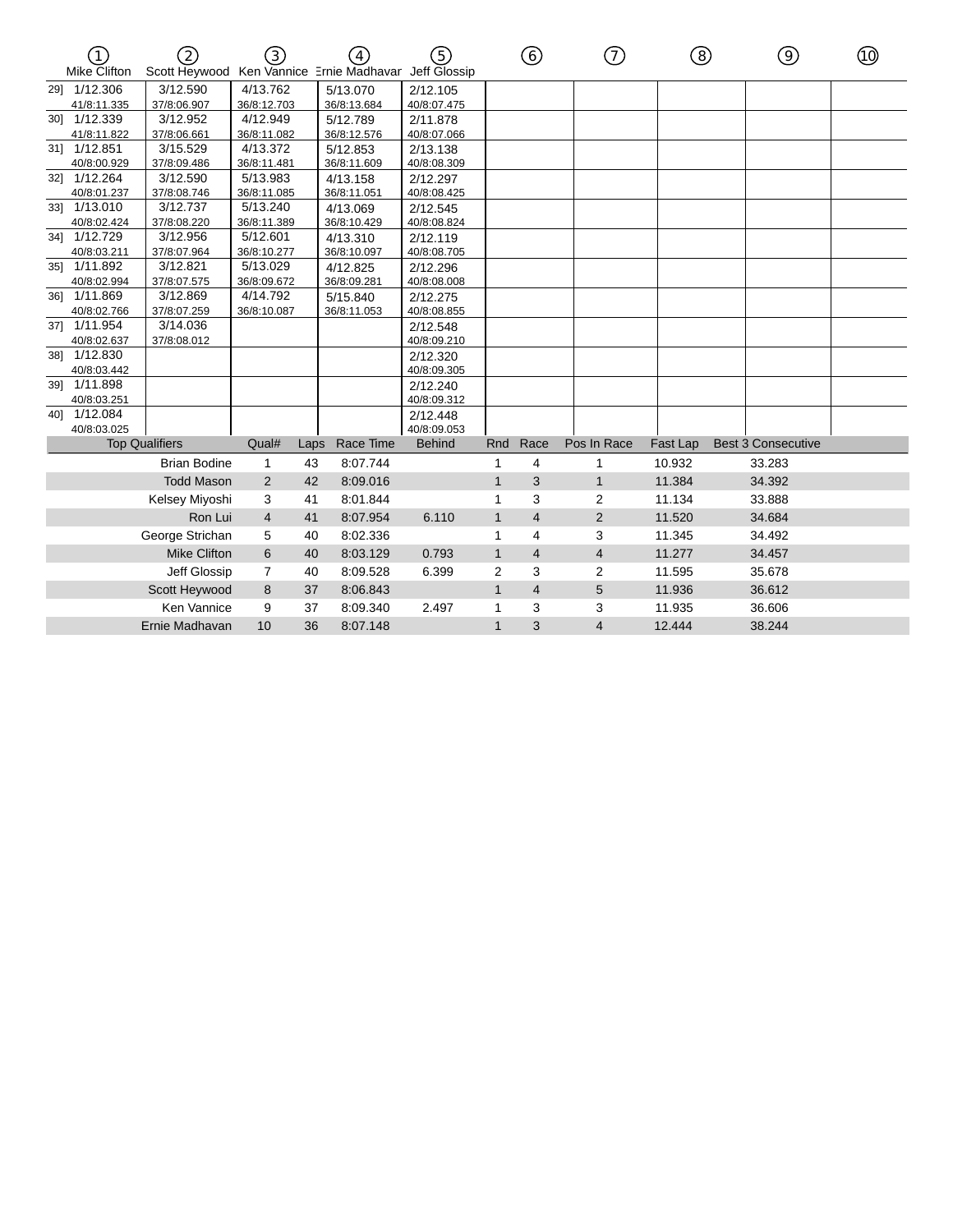#### **2 1**<br> **2 1**<br> **2 1**<br> **1**<br> **1**<br> **1**<br> **1** *Rnd* **Reseoring Pro** 1/13/2018

*TQ: Brian Bodine 43/8:05.215*

|    |                             |               | <b>Stock 12th Scale</b> |                                                                                                   |    |                         |                         |                          |       |                      |                             |       |                          | TQ: Brian Bodine 43/8:05.215 |
|----|-----------------------------|---------------|-------------------------|---------------------------------------------------------------------------------------------------|----|-------------------------|-------------------------|--------------------------|-------|----------------------|-----------------------------|-------|--------------------------|------------------------------|
|    |                             | Pos           |                         | Driver Name Laps                                                                                  |    | Time                    | <b>Behind</b>           | Fast                     | Top 5 | Average-<br>Top 10   | Top 15                      | Rank  | Laps in<br>1st, 2nd, 3rd | ID: 174<br>Q#                |
|    | $\left( 1\right)$           | $\mathbf 1$ . |                         | <b>Brian Bodine</b>                                                                               | 43 | 8:05.215                |                         | $[10.804]$ 10.886 10.954 |       |                      | 10.991                      | 6/19  | 43 0 0                   | 1                            |
|    | Z                           | 2.            |                         | <b>Todd Mason</b>                                                                                 | 42 | 8:03.020                |                         |                          |       | 11.149 11.180 11.220 | 11.249                      | 11/25 | 0207                     | $\overline{2}$               |
|    | 5)                          | 3.            |                         | George Strichan                                                                                   | 41 | 8:00.712                |                         |                          |       | 11.297 11.403 11.461 | 11.511                      | 1/11  | 0 116                    | 3                            |
|    | 3)                          | 4.            |                         | Kelsey Myoshi                                                                                     | 41 | 8:01.031                | 0.319                   |                          |       | 11.067 11.156 11.223 | 11.269                      | 1/6   | 0 14 16                  | $\overline{4}$               |
|    | $\boxed{4}$                 | 5.            |                         | Ron Lui                                                                                           | 41 | 8:03.065                | 2 0 34                  |                          |       |                      | 11.239 11.306 11.397 11.444 | 3/17  | $0 \t7 \t2$              | 5                            |
|    |                             |               |                         | See all of your Practice Laps / Racing / Heat Sheets / TQ / Graphs and more on RCS coring Pro.com |    |                         |                         |                          |       |                      |                             |       |                          |                              |
|    | (1)                         |               | (2)                     | 3)                                                                                                |    | $\binom{4}{ }$          | (5)                     | ⊙                        |       | ➀                    | ③                           |       | $\circledcirc$           |                              |
|    | <b>Brian Bodine</b>         |               |                         | Todd Mason Kelsey Miyoshi                                                                         |    | Ron Lui                 | <b>George Strichar</b>  |                          |       |                      |                             |       |                          |                              |
| 11 | 1/11.285<br>43/8:05.047     |               | 5/15.692<br>31/8:06.039 | 4/12.457<br>39/8:05.094                                                                           |    | 3/11.552<br>42/8:05.001 | 2/11.413<br>43/8:10.063 |                          |       |                      |                             |       |                          |                              |
| 2] | 1/10.939                    |               | 5/11.540                | 4/11.380                                                                                          |    | 2/11.239                | 3/11.522                |                          |       |                      |                             |       |                          |                              |
| 31 | 44/8:08.084<br>1/11.044     |               | 36/8:10.014<br>5/11.278 | 41/8:08.072<br>4/11.067                                                                           |    | 43/8:09.985<br>2/11.517 | 42/8:01.053<br>3/11.476 |                          |       |                      |                             |       |                          |                              |
|    | 44/8:07.096                 |               | 38/8:07.793             | 42/8:08.006                                                                                       |    | 42/8:00.034             | 42/8:01.074             |                          |       |                      |                             |       |                          |                              |
| 4] | 1/10.804                    |               | 5/11.304                | 4/11.237                                                                                          |    | 2/11.558                | 3/11.526                |                          |       |                      |                             |       |                          |                              |
|    | 44/8:04.077                 |               | 39/8:05.647             | 42/8:04.047                                                                                       |    | 42/8:01.635             | 42/8:02.037             |                          |       |                      |                             |       |                          |                              |
| 51 | 1/11.133                    |               | 5/11.264                | 4/11.446                                                                                          |    | 2/11.373                | 3/11.415                |                          |       |                      |                             |       |                          |                              |
| 61 | 44/8:05.848<br>1/11.009     |               | 40/8:08.064<br>5/11.283 | 42/8:03.756<br>4/11.186                                                                           |    | 42/8:00.816<br>2/11.249 | 42/8:01.074<br>3/11.297 |                          |       |                      |                             |       |                          |                              |
|    | 44/8:05.054                 |               | 40/8:02.004             | 42/8:01.039                                                                                       |    | 43/8:10.845             | 42/8:00.055             |                          |       |                      |                             |       |                          |                              |
| 71 | 1/10.903                    |               | 5/11.310                | 3/11.183                                                                                          |    | 2/11.346                | 4/12.180                |                          |       |                      |                             |       |                          |                              |
|    | 44/8:04.754                 |               | 41/8:10.067             | 43/8:11.182                                                                                       |    | 43/8:10.384             | 42/8:04.098             |                          |       |                      |                             |       |                          |                              |
| 81 | 1/10.959<br>44/8:04.044     |               | 5/11.235<br>41/8:06.413 | 3/11.271<br>43/8:10.361                                                                           |    | 2/11.327<br>43/8:09.985 | 4/12.007<br>42/8:07.041 |                          |       |                      |                             |       |                          |                              |
| 91 | 1/11.086                    |               | 5/11.431                | 2/11.325                                                                                          |    | 3/11.730                | 4/11.526                |                          |       |                      |                             |       |                          |                              |
|    | 44/8:04.782                 |               | 41/8:04.437             | 43/8:09.961                                                                                       |    | 42/8:00.153             | 42/8:07.013             |                          |       |                      |                             |       |                          |                              |
|    | 10] 1/11.059                |               | 5/11.511                | 2/11.135                                                                                          |    | 4/13.809                | 3/11.585                |                          |       |                      |                             |       |                          |                              |
|    | 44/8:04.968<br>11] 1/11.299 |               | 41/8:03.185<br>5/11.188 | 43/8:08.867<br>2/11.437                                                                           |    | 42/8:10.014<br>4/11.572 | 42/8:06.099<br>3/11.414 |                          |       |                      |                             |       |                          |                              |
|    | 44/8:06.008                 |               | 41/8:00.967             | 43/8:09.105                                                                                       |    | 42/8:09.758             | 42/8:06.283             |                          |       |                      |                             |       |                          |                              |
|    | 12] 1/11.075                |               | 4/11.149                | 2/11.213                                                                                          |    | 5/12.962                | 3/11.538                |                          |       |                      |                             |       |                          |                              |
|    | 44/8:06.163                 |               | 42/8:10.665             | 43/8:08.551                                                                                       |    | 41/8:02.535             | 42/8:06.015             |                          |       |                      |                             |       |                          |                              |
|    | 13] 1/11.010<br>44/8:06.030 |               | 4/11.301<br>42/8:09.429 | 2/11.434                                                                                          |    | 5/11.535<br>41/8:01.813 | 3/11.486<br>42/8:05.843 |                          |       |                      |                             |       |                          |                              |
|    | 14] 1/10.829                |               | 4/11.436                | 43/8:08.777<br>2/11.339                                                                           |    | 5/11.509                | 3/11.643                |                          |       |                      |                             |       |                          |                              |
|    | 44/8:05.351                 |               | 42/8:08.076             | 43/8:08.695                                                                                       |    | 41/8:01.105             | 42/8:06.009             |                          |       |                      |                             |       |                          |                              |
|    | 15] 1/12.123                |               | 4/11.168                | 2/11.369                                                                                          |    | 5/11.533                | 3/11.636                |                          |       |                      |                             |       |                          |                              |
|    | 44/8:08.576<br>16] 1/11.080 |               | 42/8:07.452<br>3/11.178 | 43/8:08.709<br>2/11.278                                                                           |    | 41/8:00.547             | 42/8:06.248             |                          |       |                      |                             |       |                          |                              |
|    | 44/8:08.051                 |               | 42/8:06.333             | 43/8:08.048                                                                                       |    | 5/11.677<br>41/8:00.443 | 4/11.643<br>42/8:06.438 |                          |       |                      |                             |       |                          |                              |
|    | 17] 1/11.061                |               | 3/11.422                | 2/11.537                                                                                          |    | 5/11.485                | 4/11.769                |                          |       |                      |                             |       |                          |                              |
|    | 44/8:08.004                 |               | 42/8:05.094             | 43/8:08.091                                                                                       |    | 42/8:11.572             | 42/8:06.903             |                          |       |                      |                             |       |                          |                              |
|    | 18] 1/11.206<br>44/8:08.644 |               | 3/11.471                | 2/11.736<br>43/8:09.793                                                                           |    | 5/11.617                | 4/11.583                |                          |       |                      |                             |       |                          |                              |
|    | 19] 1/11.059                |               | 42/8:05.706<br>3/11.220 | 2/11.830                                                                                          |    | 42/8:11.376<br>5/11.569 | 42/8:06.873<br>4/11.638 |                          |       |                      |                             |       |                          |                              |
|    | 44/8:08.538                 |               | 42/8:04.945             | 43/8:10.788                                                                                       |    | 42/8:11.090             | 42/8:06.978             |                          |       |                      |                             |       |                          |                              |
|    | 20] 1/11.004                |               | 3/11.348                | 2/13.521                                                                                          |    | 5/11.494                | 4/11.722                |                          |       |                      |                             |       |                          |                              |
|    | 44/8:08.334                 |               | 42/8:04.533             | 42/8:03.798                                                                                       |    | 42/8:10.665             | 42/8:07.242             |                          |       |                      |                             |       |                          |                              |
|    | 21] 1/11.122<br>44/8:08.379 |               | 3/11.743<br>42/8:04.094 | 2/11.527<br>42/8:03.082                                                                           |    | 5/12.021<br>42/8:11.034 | 4/11.619<br>42/8:07.028 |                          |       |                      |                             |       |                          |                              |
|    | 22] 1/11.141                |               | 3/11.396                | 2/11.337                                                                                          |    | 5/11.876                | 4/11.678                |                          |       |                      |                             |       |                          |                              |
|    | 44/8:08.046                 |               | 42/8:04.660             | 42/8:03.458                                                                                       |    | 42/8:11.686             | 42/8:07.429             |                          |       |                      |                             |       |                          |                              |
|    | 23] 1/11.067                |               | 2/11.430                | 3/12.695                                                                                          |    | 5/11.593                | 4/11.774                |                          |       |                      |                             |       |                          |                              |
|    | 44/8:08.004<br>24] 1/12.342 |               | 42/8:04.460<br>2/11.481 | 42/8:05.629<br>3/11.893                                                                           |    | 42/8:11.473<br>5/12.080 | 42/8:07.729<br>4/11.699 |                          |       |                      |                             |       |                          |                              |
|    | 44/8:10.673                 |               | 42/8:04.365             | 42/8:06.202                                                                                       |    | 41/8:00.417             | 42/8:07.882             |                          |       |                      |                             |       |                          |                              |
|    | 25] 1/11.333                |               | 2/11.299                | 3/11.817                                                                                          |    | 5/11.471                | 4/11.704                |                          |       |                      |                             |       |                          |                              |
|    | 44/8:10.987                 |               | 42/8:03.974             | 42/8:06.612                                                                                       |    | 41/8:00.011             | 42/8:08.023             |                          |       |                      |                             |       |                          |                              |
|    | 26] 1/11.504<br>43/8:00.409 |               | 2/11.442<br>42/8:03.084 | 3/11.515<br>42/8:06.489                                                                           |    | 5/11.483<br>42/8:11.367 | 4/11.642<br>42/8:08.056 |                          |       |                      |                             |       |                          |                              |
|    | 27] 1/11.296                |               | 2/11.616                | 3/11.506                                                                                          |    | 5/11.666                | 4/11.661                |                          |       |                      |                             |       |                          |                              |
|    | 43/8:00.596                 |               | 42/8:03.995             | 42/8:06.375                                                                                       |    | 42/8:11.306             | 42/8:08.133             |                          |       |                      |                             |       |                          |                              |
|    | 28] 1/11.266                |               | 2/11.583                | 3/11.361                                                                                          |    | 5/11.665                | 4/11.679                |                          |       |                      |                             |       |                          |                              |
|    | 43/8:00.074                 |               | 42/8:04.008             | 42/8:06.045                                                                                       |    | 42/8:11.265             | 42/8:08.205             |                          |       |                      |                             |       |                          |                              |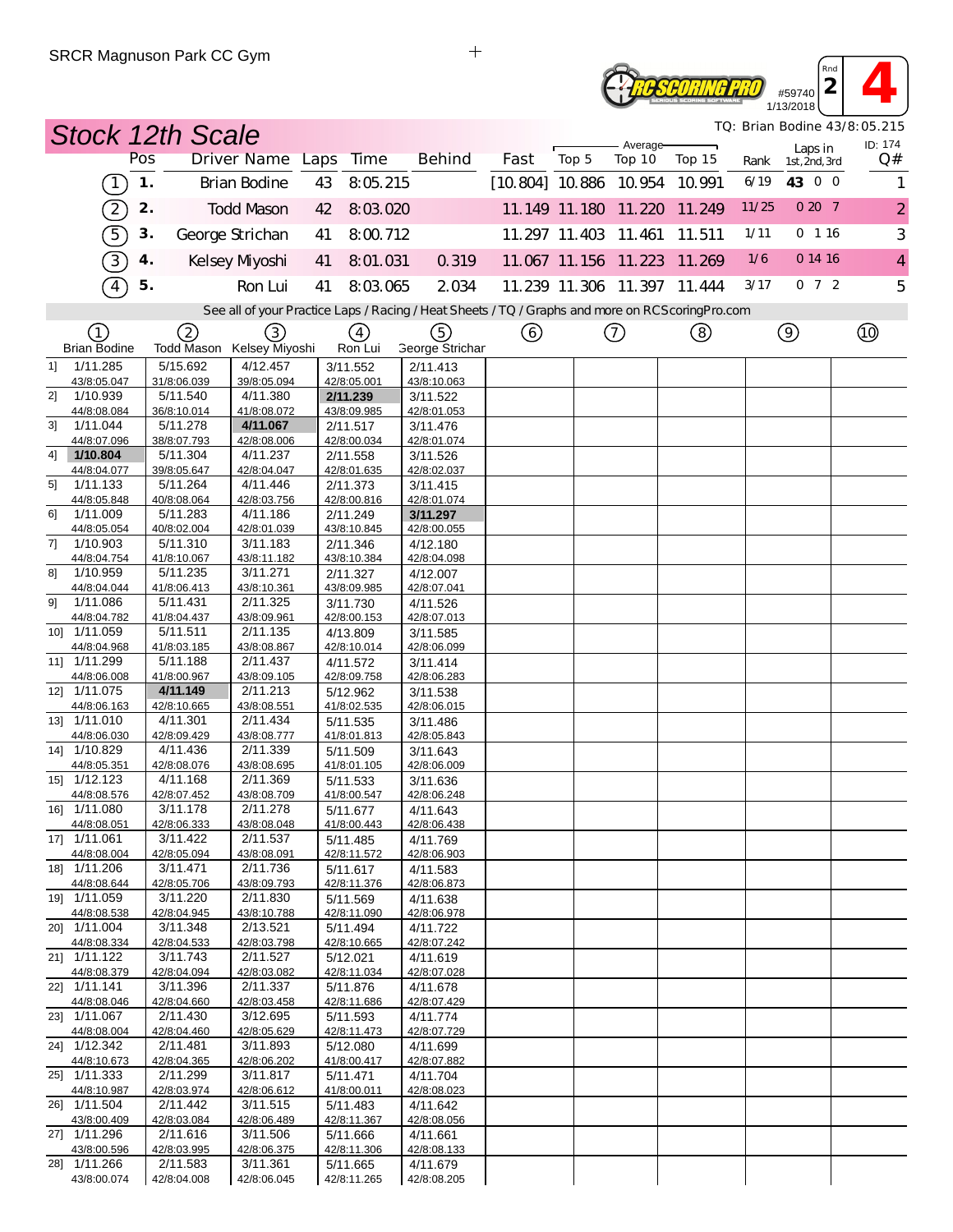| $\mathcal{T}$<br><b>Brian Bodine</b> | 2<br>Todd Mason Kelsey Miyoshi | 3)             |      | $\left( \overline{4}\right)$<br>Ron Lui | (5)<br><b>George Strichar</b> |                | ⑥              | ⑦              | ⑧        | ⊚                         | ⑩ |
|--------------------------------------|--------------------------------|----------------|------|-----------------------------------------|-------------------------------|----------------|----------------|----------------|----------|---------------------------|---|
| 291 1/11.304                         | 2/11.245                       | 3/11.551       |      | 5/11.593                                | 4/11.883                      |                |                |                |          |                           |   |
| 43/8:00.917                          | 42/8:03.666                    | 42/8:06.012    |      | 42/8:11.110                             | 42/8:08.590                   |                |                |                |          |                           |   |
| 30] 1/11.271                         | 2/11.400                       | 3/11.425       |      | 5/11.828                                | 4/11.710                      |                |                |                |          |                           |   |
| 43/8:01.041                          | 42/8:03.504                    | 42/8:05.814    |      | 42/8:11.302                             | 42/8:08.698                   |                |                |                |          |                           |   |
| 31] 1/11.045                         | 2/11.383                       | 3/11.362       |      | 5/13.204                                | 4/11.713                      |                |                |                |          |                           |   |
| 43/8:00.850                          | 42/8:03.338                    | 42/8:05.533    |      | 41/8:01.591                             | 42/8:08.798                   |                |                |                |          |                           |   |
| 321 1/11.303                         | 2/11.317                       | 3/11.664       |      | 5/12.566                                | 4/11.738                      |                |                |                |          |                           |   |
| 43/8:01.008                          | 42/8:03.078                    | 42/8:05.664    |      | 41/8:02.646                             | 42/8:08.932                   |                |                |                |          |                           |   |
| 33] 1/11.348                         | 2/11.566                       | 3/11.615       |      | 5/11.730                                | 4/11.856                      |                |                |                |          |                           |   |
| 43/8:01.222                          | 42/8:03.165                    | 42/8:05.736    |      | 41/8:02.594                             | 42/8:09.198                   |                |                |                |          |                           |   |
| 34] 1/12.540                         | 2/11.562                       | 3/11.540       |      | 5/11.838                                | 4/11.863                      |                |                |                |          |                           |   |
| 43/8:02.927                          | 42/8:03.234                    | 42/8:05.705    |      | 41/8:02.678                             | 42/8:09.472                   |                |                |                |          |                           |   |
| 35] 1/11.610                         | 2/11.533                       | 3/11.432       |      | 5/11.599                                | 4/11.704                      |                |                |                |          |                           |   |
| 43/8:03.393                          | 42/8:03.264                    | 42/8:05.544    |      | 41/8:02.476                             | 42/8:09.528                   |                |                |                |          |                           |   |
| 36] 1/11.456                         | 2/11.443                       | 3/11.730       |      | 5/12.336                                | 4/11.874                      |                |                |                |          |                           |   |
| 43/8:03.654                          | 42/8:03.198                    | 42/8:05.741    |      | 41/8:03.116                             | 42/8:09.079                   |                |                |                |          |                           |   |
| 371 1/11.479                         | 2/11.398                       | 4/17.799       |      | 5/11.659                                | 3/12.553                      |                |                |                |          |                           |   |
| 43/8:03.912                          | 42/8:03.079                    | 41/8:01.085    |      | 41/8:02.098                             | 42/8:10.798                   |                |                |                |          |                           |   |
| 381 1/11.966                         | 2/11.459                       | 4/11.833       |      | 5/11.861                                | 3/12.574                      |                |                |                |          |                           |   |
| 43/8:04.723                          | 42/8:03.022                    | 41/8:01.188    |      | 41/8:03.066                             | 41/8:00.066                   |                |                |                |          |                           |   |
| 39] 1/11.267                         | 2/11.490                       | 4/11.834       |      | 5/11.726                                | 3/11.867                      |                |                |                |          |                           |   |
| 43/8:04.720                          | 42/8:03.010                    | 41/8:01.297    |      | 41/8:03.011                             | 41/8:00.236                   |                |                |                |          |                           |   |
| 40] 1/11.436                         | 2/11.466                       | 4/11.563       |      | 5/11.858                                | 3/11.956                      |                |                |                |          |                           |   |
| 43/8:04.889                          | 42/8:02.979                    | 41/8:01.114    |      | 41/8:03.092                             | 41/8:00.489                   |                |                |                |          |                           |   |
| 41] 1/11.303                         | 2/11.372                       | 4/11.651       |      | 5/11.759                                | 3/11.946                      |                |                |                |          |                           |   |
| 43/8:04.924                          | 42/8:02.846                    | 41/8:01.003    |      | 41/8:03.006                             | 41/8:00.071                   |                |                |                |          |                           |   |
| 42] 1/11.330                         | 2/11.667                       |                |      |                                         |                               |                |                |                |          |                           |   |
| 43/8:04.978                          | 42/8:03.002                    |                |      |                                         |                               |                |                |                |          |                           |   |
| 43] 1/11.519                         |                                |                |      |                                         |                               |                |                |                |          |                           |   |
| 43/8:05.022                          |                                |                |      |                                         |                               |                |                |                |          |                           |   |
|                                      | <b>Top Qualifiers</b>          | Qual#          | Laps | Race Time                               | <b>Behind</b>                 | Rnd            | Race           | Pos In Race    | Fast Lap | <b>Best 3 Consecutive</b> |   |
|                                      | <b>Brian Bodine</b>            | $\mathbf{1}$   | 43   | 8:05.215                                |                               | $\overline{2}$ | $\overline{4}$ | $\mathbf{1}$   | 10.804   | 32.787                    |   |
|                                      | <b>Todd Mason</b>              | $\overline{2}$ | 42   | 8:03.020                                |                               | $\overline{2}$ | $\overline{4}$ | 2              | 11.149   | 33.638                    |   |
|                                      | George Strichan                | 3              | 41   | 8:00.712                                |                               | $\overline{2}$ | $\overline{4}$ | 3              | 11.297   | 34.238                    |   |
|                                      | Kelsey Miyoshi                 | $\overline{4}$ | 41   | 8:01.031                                | 0.319                         | $\overline{2}$ | $\overline{4}$ | $\overline{4}$ | 11.067   | 33.640                    |   |
|                                      | Ron Lui                        | 5              | 41   | 8:03.065                                | 2.034                         | 2              | $\overline{4}$ | 5              | 11.239   | 33.922                    |   |
|                                      | <b>Mike Clifton</b>            | 6              | 40   | 8:03.129                                |                               | $\mathbf{1}$   | $\overline{4}$ | $\overline{4}$ | 11.277   | 34.457                    |   |
|                                      | Jeff Glossip                   | $\overline{7}$ | 40   | 8:09.528                                | 6.399                         | 2              | 3              | $\overline{2}$ | 11.595   | 35.678                    |   |
|                                      | Scott Heywood                  | 8              | 37   | 8:06.843                                |                               | $\mathbf{1}$   | $\overline{4}$ | 5              | 11.936   | 36.612                    |   |
|                                      | Ken Vannice                    | 9              | 37   | 8:09.340                                | 2.497                         | 1              | 3              | 3              | 11.935   | 36.606                    |   |
|                                      | Ernie Madhavan                 | 10             | 36   | 8:07.148                                |                               | $\mathbf{1}$   | 3              | $\overline{4}$ | 12.444   | 38.244                    |   |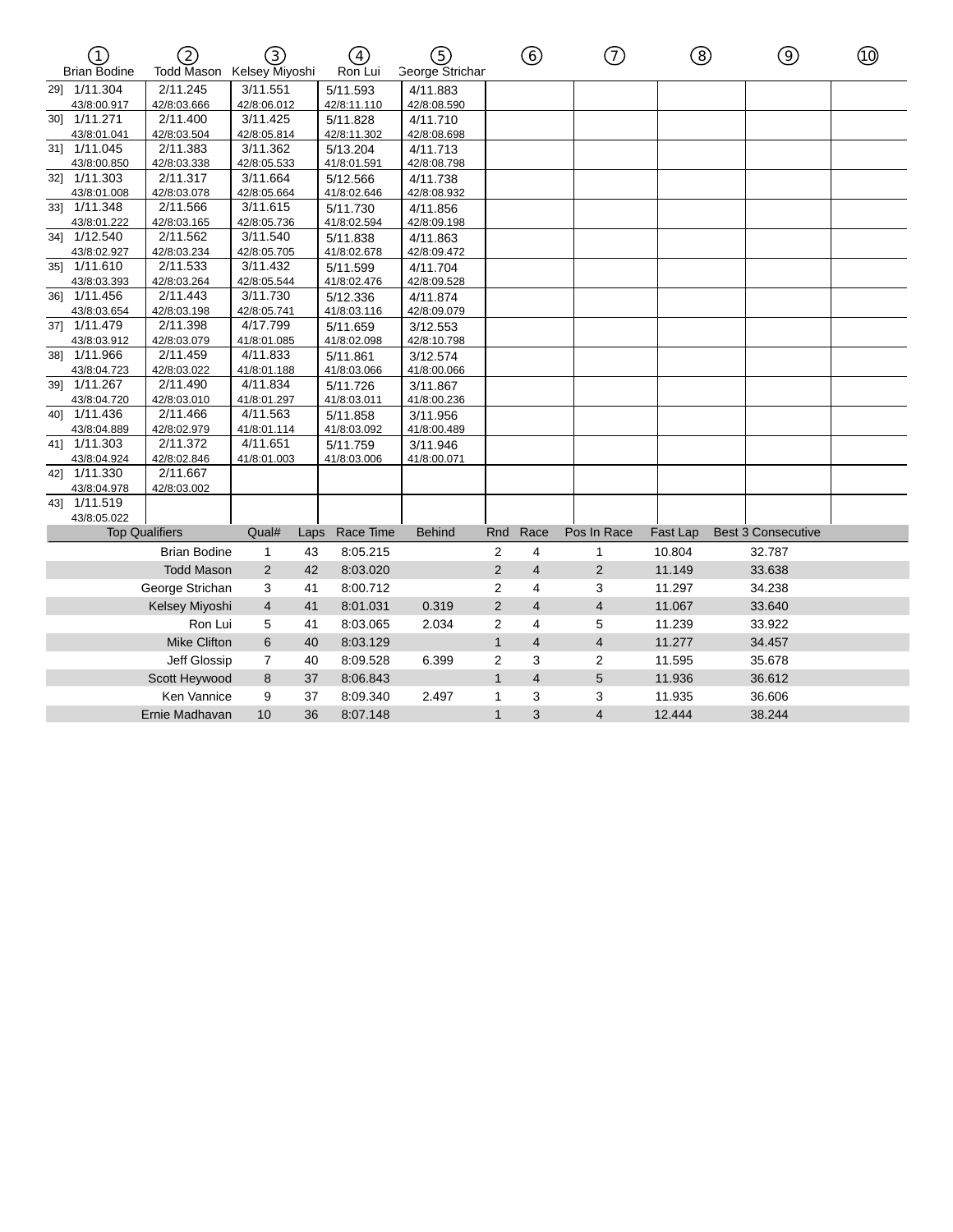## **2 13**<br> **2 13**<br> **13**<br> **2018** *Reseoring Pro* 1/13/2018

*TQ: Korey Harbke 34/6:08.827*

*Rnd*

|    |                             |     | <b>Modified Touring</b>                                                          |                                                                                                   |    |                         |                         |                          |                      | Average-             |                             |      |                          | TQ: Korey Harbke 34/6:08.827<br>ID: 176 |
|----|-----------------------------|-----|----------------------------------------------------------------------------------|---------------------------------------------------------------------------------------------------|----|-------------------------|-------------------------|--------------------------|----------------------|----------------------|-----------------------------|------|--------------------------|-----------------------------------------|
|    |                             | Pos |                                                                                  | Driver Name Laps                                                                                  |    | <b>Time</b>             | <b>Behind</b>           | Fast                     | Top 5                | Top 10               | Top 15                      | Rank | Laps in<br>1st, 2nd, 3rd | Q#                                      |
|    | 3)                          | 1.  |                                                                                  | Jake Danilchik                                                                                    | 33 | 6.06.226                |                         | $[10.625]$ 10.679 10.765 |                      |                      | 10.822                      | 1/9  | 33 0 0                   | $\overline{4}$                          |
|    | $\boxed{4}$                 | 2.  |                                                                                  | <b>Stuart Mason</b>                                                                               | 33 | 6:10.672                | 4.446                   |                          |                      | 10.924 10.992 11.022 | 11.049                      | 1/7  | $026$ 7                  | 5                                       |
|    | $\tau$                      | 3.  |                                                                                  | Panos Antonopoulos                                                                                | 32 | 6:07.315                |                         |                          |                      | 10.804 10.878 10.929 | 10.967                      | 5/11 | 0 114                    | 9                                       |
|    | $\boxed{5}$                 | 4.  |                                                                                  | <b>Shay Goodlund</b>                                                                              | 32 | 6:07.689                | 0.374                   |                          | 10.758 10.953 11.037 |                      | 11.096                      | 1/2  | 0, 6, 11                 | 10                                      |
|    | $\widehat{2}$               | 5.  |                                                                                  | Alex Danilchik                                                                                    | 30 | 6:00.474                |                         |                          |                      |                      | 11.190 11.313 11.405 11.520 | 1/7  |                          | 11                                      |
|    |                             |     |                                                                                  | See all of your Practice Laps / Racing / Heat Sheets / TQ / Graphs and more on RCS coring Pro.com |    |                         |                         |                          |                      |                      |                             |      |                          |                                         |
|    | (1)                         |     | 2<br>Panos Antonopoulos Alex Danilchik Jake Danilchik Stuart Mason Shay Goodlund | (3)                                                                                               |    | $\left(4\right)$        | ි)                      | ⊙                        |                      | ➀                    | ③                           |      | $\circledcirc$           | $^{\circledR}$                          |
| 1] | 5/12.185                    |     | 4/11.992                                                                         | 1/10.950                                                                                          |    | 3/11.671                | 2/11.502                |                          |                      |                      |                             |      |                          |                                         |
|    | 30/6:05.007                 |     | 31/6:11.069                                                                      | 33/6:01.035                                                                                       |    | 31/6:01.077             | 32/6:08.368             |                          |                      |                      |                             |      |                          |                                         |
| 2] | 4/10.804<br>32/6:07.084     |     | 5/12.304<br>30/6:04.005                                                          | 1/10.969<br>33/6:01.068                                                                           |    | 3/11.307<br>32/6:07.068 | 2/11.186<br>32/6:03.004 |                          |                      |                      |                             |      |                          |                                         |
| 31 | 2/11.032                    |     | 5/12.472                                                                         | 1/10.998                                                                                          |    | 3/11.137                | 4/11.429                |                          |                      |                      |                             |      |                          |                                         |
|    | 32/6:02.088                 |     | 30/6:07.007                                                                      | 33/6:02.012                                                                                       |    | 32/6:03.084             | 32/6:03.946             |                          |                      |                      |                             |      |                          |                                         |
| 4] | 4/12.671<br>31/6:01.847     |     | 5/11.808<br>30/6:04.035                                                          | 1/10.734<br>33/6:00.112                                                                           |    | 3/11.910<br>32/6:08.016 | 2/11.371<br>32/6:03.092 |                          |                      |                      |                             |      |                          |                                         |
| 5  | 4/10.913                    |     | 5/11.656                                                                         | 1/10.805                                                                                          |    | 3/11.270                | 2/11.113                |                          |                      |                      |                             |      |                          |                                         |
|    | 32/6:08.064                 |     | 30/6:01.038                                                                      | 34/6:10.328                                                                                       |    | 32/6:06.656             | 32/6:02.024             |                          |                      |                      |                             |      |                          |                                         |
| 61 | 4/12.084                    |     | 5/11.190                                                                         | 1/11.110                                                                                          |    | 3/11.084                | 2/11.102                |                          |                      |                      |                             |      |                          |                                         |
| 7] | 31/6:00.065<br>4/12.088     |     | 31/6:09.003<br>5/11.310                                                          | 33/6:00.635<br>1/10.659                                                                           |    | 32/6:04.693<br>3/11.112 | 32/6:01.066<br>2/11.119 |                          |                      |                      |                             |      |                          |                                         |
|    | 31/6:02.168                 |     | 31/6:06.375                                                                      | 34/6:10.026                                                                                       |    | 32/6:03.382             | 32/6:00.032             |                          |                      |                      |                             |      |                          |                                         |
| 81 | 4/10.961                    |     | 5/12.444                                                                         | 1/11.001                                                                                          |    | 2/11.881                | 3/12.730                |                          |                      |                      |                             |      |                          |                                         |
|    | 32/6:10.096                 |     | 31/6:08.822                                                                      | 34/6:10.727                                                                                       |    | 32/6:05.048             | 32/6:06.002             |                          |                      |                      |                             |      |                          |                                         |
| 91 | 4/11.146<br>32/6:09.351     |     | 5/13.821<br>30/6:03.333                                                          | 1/10.973<br>33/6:00.066                                                                           |    | 2/11.176<br>32/6:04.622 | 3/11.457<br>32/6:06.257 |                          |                      |                      |                             |      |                          |                                         |
|    | 10] 4/11.529                |     | 5/12.905                                                                         | 1/10.864                                                                                          |    | 2/11.291                | 3/11.183                |                          |                      |                      |                             |      |                          |                                         |
|    | 32/6:09.312                 |     | 30/6:05.007                                                                      | 34/6:10.804                                                                                       |    | 32/6:04.288             | 32/6:05.408             |                          |                      |                      |                             |      |                          |                                         |
|    | 11] 4/11.179                |     | 5/11.511                                                                         | 1/11.163                                                                                          |    | 2/11.131                | 3/11.094                |                          |                      |                      |                             |      |                          |                                         |
|    | 32/6:08.261<br>12] 4/10.850 |     | 30/6:03.845<br>5/11.368                                                          | 33/6:00.069<br>1/10.674                                                                           |    | 32/6:03.549<br>2/11.020 | 32/6:04.048<br>3/11.753 |                          |                      |                      |                             |      |                          |                                         |
|    | 32/6:06.506                 |     | 30/6:01.095                                                                      | 34/6:10.883                                                                                       |    | 32/6:02.064             | 32/6:05.044             |                          |                      |                      |                             |      |                          |                                         |
|    | 13] 3/11.033                |     | 5/11.984                                                                         | 1/10.625                                                                                          |    | 2/11.271                | 4/12.413                |                          |                      |                      |                             |      |                          |                                         |
|    | 32/6:05.464                 |     | 30/6:01.776                                                                      | 34/6:10.155                                                                                       |    | 32/6:02.486             | 32/6:07.876             |                          |                      |                      |                             |      |                          |                                         |
|    | 14] 3/10.944<br>32/6:04.388 |     | 5/12.506<br>30/6:02.721                                                          | 1/14.837<br>33/6:08.562                                                                           |    | 2/11.113<br>32/6:01.988 | 4/11.125<br>32/6:07.004 |                          |                      |                      |                             |      |                          |                                         |
|    | 15] 4/12.318                |     | 5/12.589                                                                         | 1/11.129                                                                                          |    | 2/11.097                | 3/10.835                |                          |                      |                      |                             |      |                          |                                         |
|    | 32/6:06.378                 |     | 30/6:03.072                                                                      | 33/6:08.478                                                                                       |    | 32/6:01.536             | 32/6:05.674             |                          |                      |                      |                             |      |                          |                                         |
|    | 16] 4/11.397                |     | 5/11.341                                                                         | 1/11.017                                                                                          |    | 2/11.074                | 3/11.467                |                          |                      |                      |                             |      |                          |                                         |
|    | 32/6:06.026<br>17] 3/11.069 |     | 30/6:02.025<br>5/11.792                                                          | 33/6:08.176<br>1/10.891                                                                           |    | 32/6:01.008<br>2/11.028 | 32/6:05.076<br>4/14.970 |                          |                      |                      |                             |      |                          |                                         |
|    | 32/6:05.552                 |     | 30/6:01.747                                                                      | 33/6:07.658                                                                                       |    | 32/6:00.602             | 31/6:00.785             |                          |                      |                      |                             |      |                          |                                         |
|    | 18] 3/11.039                |     | 5/11.359                                                                         | 1/10.955                                                                                          |    | 2/11.072                | 4/11.219                |                          |                      |                      |                             |      |                          |                                         |
|    | 32/6:04.871                 |     | 30/6:00.583                                                                      | 33/6:07.308                                                                                       |    | 32/6:00.248             | 31/6:00.065             |                          |                      |                      |                             |      |                          |                                         |
|    | 19] 3/14.966<br>32/6:10.088 |     | 5/11.508<br>31/6:11.771                                                          | 1/10.921<br>33/6:06.942                                                                           |    | 2/10.924<br>33/6:10.937 | 4/11.362<br>32/6:11.250 |                          |                      |                      |                             |      |                          |                                         |
|    | 20] 3/11.037                |     | 5/13.097                                                                         | 1/11.017                                                                                          |    | 2/11.034                | 4/11.013                |                          |                      |                      |                             |      |                          |                                         |
|    | 32/6:09.984                 |     | 30/6:01.044                                                                      | 33/6:06.778                                                                                       |    | 33/6:10.059             | 32/6:10.304             |                          |                      |                      |                             |      |                          |                                         |
|    | 21] 4/11.462                |     | 5/11.800                                                                         | 1/10.825                                                                                          |    | 2/12.031                | 3/10.758                |                          |                      |                      |                             |      |                          |                                         |
|    | 32/6:09.843<br>22] 4/11.215 |     | 30/6:01.085<br>5/11.533                                                          | 33/6:06.331<br>1/10.707                                                                           |    | 32/6:00.579<br>2/11.106 | 32/6:09.066<br>3/11.577 |                          |                      |                      |                             |      |                          |                                         |
|    | 32/6:09.338                 |     | 30/6:00.395                                                                      | 33/6:05.073                                                                                       |    | 32/6:00.349             | 32/6:09.134             |                          |                      |                      |                             |      |                          |                                         |
|    | 23] 3/11.045                |     | 5/11.855                                                                         | 1/11.057                                                                                          |    | 2/11.033                | 4/11.734                |                          |                      |                      |                             |      |                          |                                         |
|    | 32/6:08.653                 |     | 30/6:00.195                                                                      | 33/6:05.697                                                                                       |    | 32/6:00.027             | 32/6:09.405             |                          |                      |                      |                             |      |                          |                                         |
|    | 24] 3/11.003<br>32/6:07.096 |     | 5/11.426<br>31/6:11.444                                                          | 1/11.360<br>33/6:06.008                                                                           |    | 2/10.987<br>33/6:10.092 | 4/11.606<br>32/6:09.493 |                          |                      |                      |                             |      |                          |                                         |
|    | 25] 3/11.240                |     | 5/12.086                                                                         | 1/11.059                                                                                          |    | 2/11.407                | 4/11.256                |                          |                      |                      |                             |      |                          |                                         |
|    | 32/6:07.628                 |     | 31/6:11.578                                                                      | 33/6:06.036                                                                                       |    | 33/6:11.144             | 32/6:09.113             |                          |                      |                      |                             |      |                          |                                         |
|    | 26] 4/12.694                |     | 5/11.685                                                                         | 1/10.883                                                                                          |    | 2/11.051                | 3/11.067                |                          |                      |                      |                             |      |                          |                                         |
|    | 32/6:09.107<br>27] 3/10.958 |     | 31/6:11.213<br>5/12.163                                                          | 33/6:05.766<br>1/11.129                                                                           |    | 33/6:10.894<br>2/11.197 | 32/6:08.541<br>4/11.821 |                          |                      |                      |                             |      |                          |                                         |
|    | 32/6:08.426                 |     | 31/6:11.437                                                                      | 33/6:05.823                                                                                       |    | 33/6:10.834             | 32/6:08.900             |                          |                      |                      |                             |      |                          |                                         |
|    | 28] 4/12.181                |     | 5/13.590                                                                         | 1/11.004                                                                                          |    | 2/11.001                | 3/11.457                |                          |                      |                      |                             |      |                          |                                         |
|    | 32/6:09.188                 |     | 30/6:01.178                                                                      | 33/6:05.734                                                                                       |    | 33/6:10.566             | 32/6:08.822             |                          |                      |                      |                             |      |                          |                                         |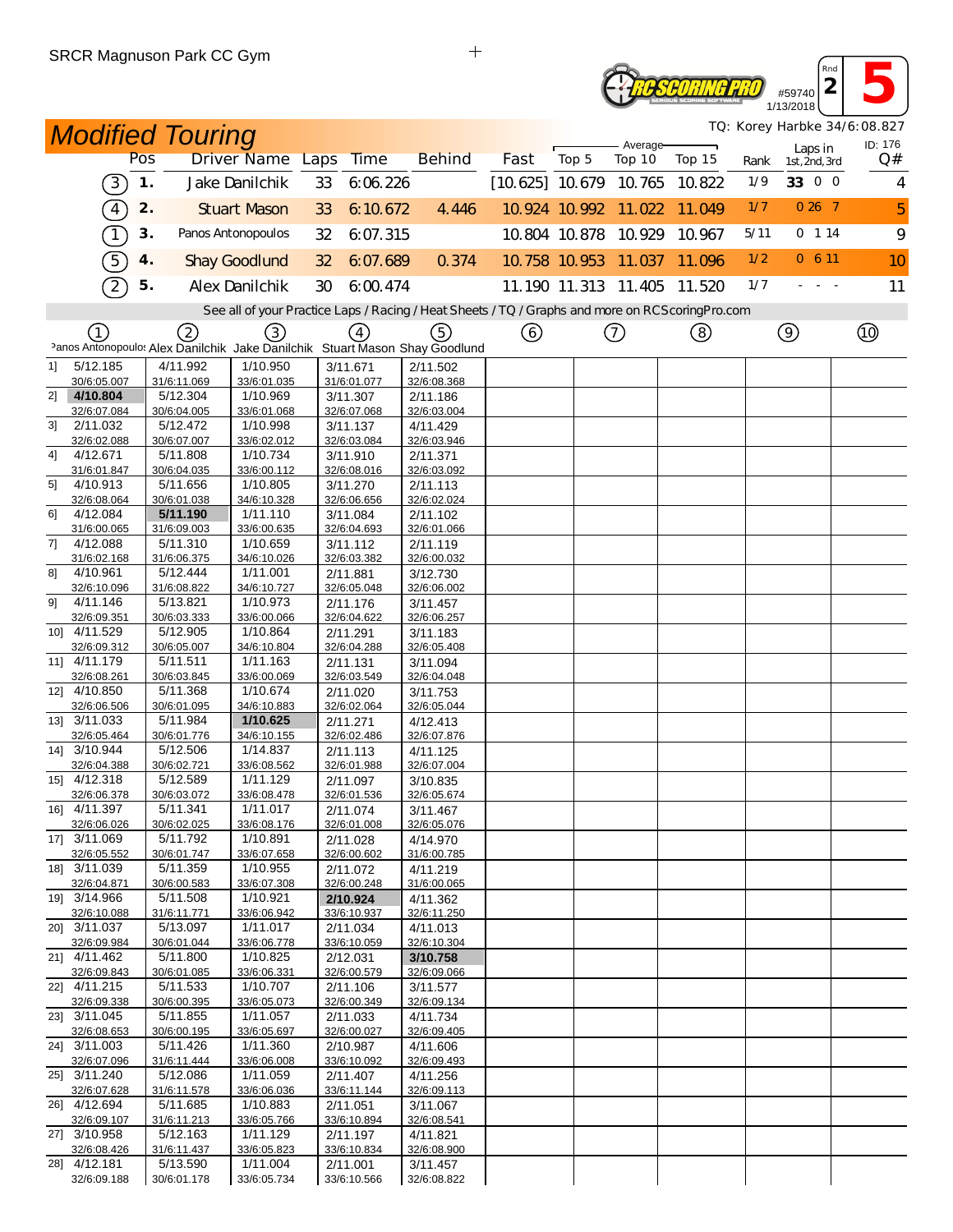|     |                       | $\left( 2\right)$<br>Panos Antonopoulos Alex Danilchik | (3)<br>Jake Danilchik |      | $\mathcal{A}_{\mathcal{A}}$<br>Stuart Mason Shay Goodlund | (5)           |                | (6)  | (7)            | (8)      | (9)                       | ଏ) |
|-----|-----------------------|--------------------------------------------------------|-----------------------|------|-----------------------------------------------------------|---------------|----------------|------|----------------|----------|---------------------------|----|
| 29] | 3/10.890              | 5/11.512                                               | 1/10.876              |      | 2/11.377                                                  | 4/11.339      |                |      |                |          |                           |    |
|     | 32/6:08.474           | 30/6:00.631                                            | 33/6:05.492           |      | 33/6:10.726                                               | 32/6:08.617   |                |      |                |          |                           |    |
| 301 | 3/11.195              | 5/11.867                                               | 1/11.063              |      | 2/11.159                                                  | 4/11.235      |                |      |                |          |                           |    |
|     | 32/6:08.138           | 30/6:00.047                                            | 33/6:05.475           |      | 33/6:10.645                                               | 32/6:08.309   |                |      |                |          |                           |    |
|     | 31] 3/10.934          |                                                        | 1/11.682              |      | 2/11.244                                                  | 4/11.152      |                |      |                |          |                           |    |
|     | 32/6:07.545           |                                                        | 33/6:06.129           |      | 33/6:10.664                                               | 32/6:07.938   |                |      |                |          |                           |    |
| 32] | 3/11.253              |                                                        | 1/11.054              |      | 2/11.239                                                  | 4/11.244      |                |      |                |          |                           |    |
|     | 32/6:07.031           |                                                        | 33/6:06.083           |      | 33/6:10.662                                               | 32/6:07.069   |                |      |                |          |                           |    |
| 33] |                       |                                                        | 1/11.235              |      | 2/11.237                                                  |               |                |      |                |          |                           |    |
|     |                       |                                                        | 33/6:06.023           |      | 33/6:10.067                                               |               |                |      |                |          |                           |    |
|     | <b>Top Qualifiers</b> |                                                        | Qual#                 | Laps | Race Time                                                 | <b>Behind</b> | Rnd            | Race | Pos In Race    | Fast Lap | <b>Best 3 Consecutive</b> |    |
|     |                       | Korey Harbke                                           |                       | 34   | 6:08.827                                                  |               |                | 5    |                | 10.459   | 31.668                    |    |
|     |                       | Kody Knudtson                                          | 2                     | 33   | 6:00.079                                                  |               |                | 6    | $\mathbf{1}$   | 10.666   | 32.316                    |    |
|     |                       | Jeff Jenkins                                           | 3                     | 33   | 6:01.957                                                  | 1.878         |                | 5    | 2              | 10.679   | 32.232                    |    |
|     |                       | Jake Danilchik                                         | 4                     | 33   | 6:06.226                                                  | 4.269         | 2              | 5    | $\mathbf{1}$   | 10.625   | 32.462                    |    |
|     |                       | <b>Stuart Mason</b>                                    | 5                     | 33   | 6:10.672                                                  | 4.446         | 2              | 5    | 2              | 10.924   | 33.024                    |    |
|     |                       | <b>Weylin Rose</b>                                     | 6                     | 32   | 6:04.195                                                  |               |                | 6    | $\overline{2}$ | 10.861   | 33.159                    |    |
|     |                       | <b>Brian Shook</b>                                     | 7                     | 32   | 6:05.438                                                  | 1.243         |                | 6    | 3              | 10.958   | 33.306                    |    |
|     |                       | Sam Forbes                                             | 8                     | 32   | 6:07.187                                                  | 1.749         | $\mathbf 1$    | 5    | 3              | 10.745   | 32.394                    |    |
|     |                       | Panos Antonopoulos                                     | 9                     | 32   | 6:07.315                                                  | 0.128         | 2              | 5    | 3              | 10.804   | 32.827                    |    |
|     |                       | Shay Goodlund                                          | 10                    | 32   | 6:07.689                                                  | 0.374         | $\overline{2}$ | 5    | 4              | 10.758   | 33.133                    |    |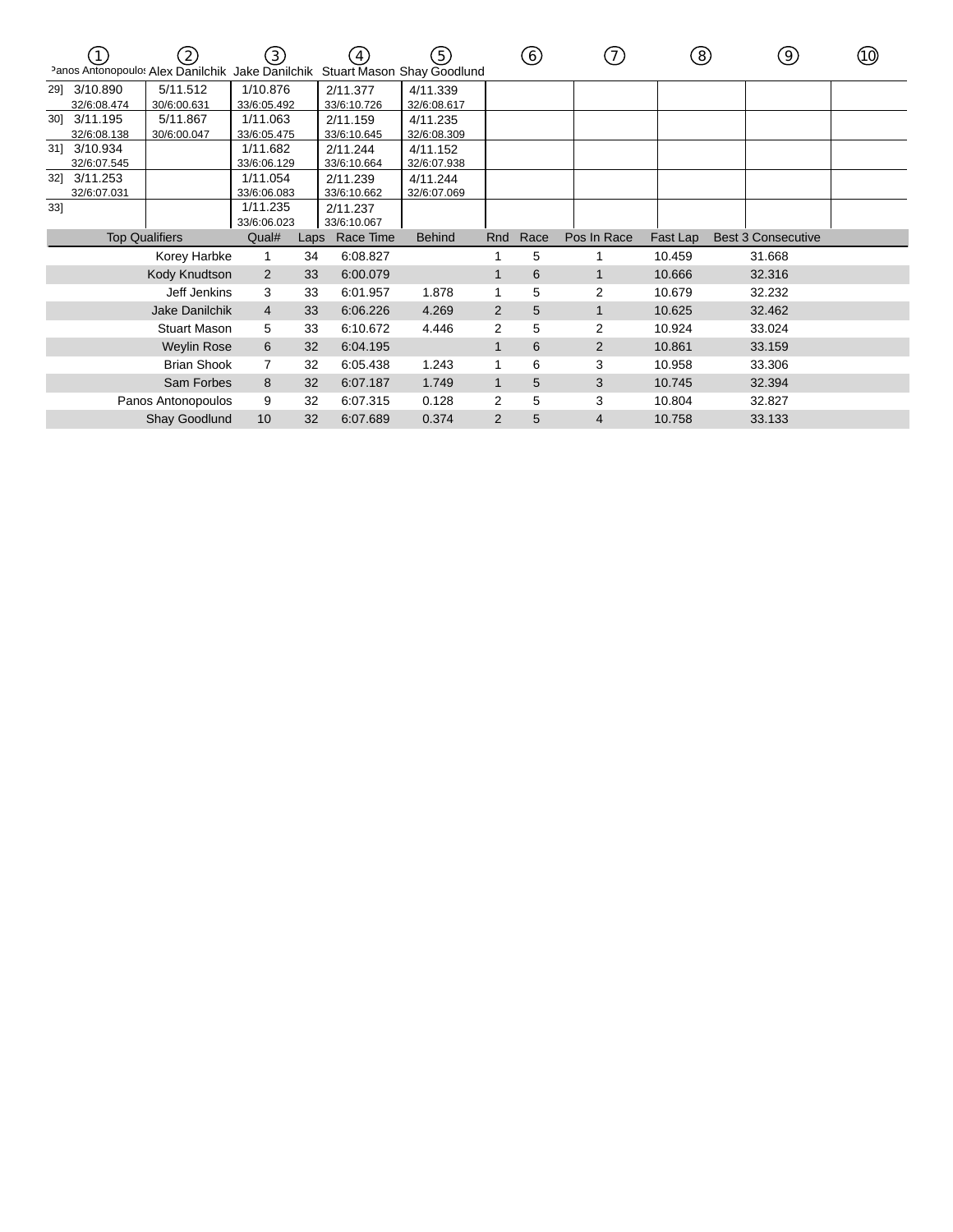# **2 6**<br> **2 6**<br> **2 6**<br> **13/2018 TE SCORING PRO**

1/13/2018 *TQ: Kody Knudtson 34/6:00.428*

*Rnd*

|                |                                                           |               | <b>Modified Touring</b> |                                                                                                   |                 |                         |                         |                          |       | Average-             |                             |      |                |                          | TQ: Kody Knudtson 34/6:00.428<br>ID: 176 |
|----------------|-----------------------------------------------------------|---------------|-------------------------|---------------------------------------------------------------------------------------------------|-----------------|-------------------------|-------------------------|--------------------------|-------|----------------------|-----------------------------|------|----------------|--------------------------|------------------------------------------|
|                |                                                           | Pos           |                         | Driver Name Laps                                                                                  |                 | Time                    | <b>Behind</b>           | Fast                     | Top 5 | Top 10               | Top 15                      | Rank |                | Laps in<br>1st, 2nd, 3rd | Q#                                       |
|                | $\mathcal{Z}% _{M_{1},M_{2}}^{\alpha,\beta}(\varepsilon)$ | $\mathbf 1$ . |                         | Kody Knudtson                                                                                     | 34              | 6:00.428                |                         |                          |       | 10.352 10.390 10.437 | 10.476                      | 1/2  |                | 34 0 0                   | 1                                        |
|                | $\left( \begin{matrix} 1 \end{matrix} \right)$            | 2.            |                         | <b>Korey Harbke</b>                                                                               | 34              | 6:03.452                | 3.024                   | $[10.239]$ 10.339 10.426 |       |                      | 10.469                      | 1/7  |                | 0 23 11                  | $\overline{a}$                           |
|                | $\boxed{3}$                                               | 3.            |                         | Jeff Jenkins                                                                                      | 33              | 6:04.165                |                         |                          |       | 10.533 10.572 10.612 | 10.673                      | 2/2  |                | 0 11 21                  | 3                                        |
|                | $\left( 6\right)$                                         | 4.            |                         | Sam Forbes                                                                                        | 33              | 6:09.279                | 5.114                   |                          |       | 10.606 10.644 10.699 | 10.756                      | 1/11 |                | $0$ 0 1                  | 5                                        |
|                | 5                                                         | 5.            |                         | <b>Brian Shook</b>                                                                                | 32              | 6.00.552                |                         |                          |       | 10.744 10.784 10.822 | 10.859                      | 3/9  |                | $\sim$ $ \sim$ $-$       | $\overline{7}$                           |
|                | $\boxed{4}$                                               | 6.            |                         | <b>Weylin Rose</b>                                                                                | 32 <sup>2</sup> | 6:07.602                | 7.050                   |                          |       |                      | 10.734 10.762 10.824 10.892 | 2/2  |                |                          | 8                                        |
|                |                                                           |               |                         | See all of your Practice Laps / Racing / Heat Sheets / TQ / Graphs and more on RCS coring Pro.com |                 |                         |                         |                          |       |                      |                             |      |                |                          |                                          |
|                | (1)                                                       |               | 2                       | $\circled{3}$                                                                                     |                 | (4)                     | (5)                     | 6)                       |       | (7)                  | (8)                         |      | $\circledcirc$ |                          | Q)                                       |
|                | Korey Harbke                                              |               | Kody Knudtson           | Jeff Jenkins                                                                                      |                 | Weylin Rose             | <b>Brian Shook</b>      | Sam Forbes               |       |                      |                             |      |                |                          |                                          |
| 11             | 2/10.570<br>35/6:09.095                                   |               | 1/10.523<br>35/6:08.002 | 5/11.379<br>32/6:04.016                                                                           |                 | 6/11.456<br>32/6:06.072 | 4/11.055<br>33/6:04.065 | 3/10.864<br>34/6:09.024  |       |                      |                             |      |                |                          |                                          |
| 2]             | 2/10.616                                                  |               | 1/10.405                | 3/10.565                                                                                          |                 | 6/11.672                | 5/10.949                | 4/11.086                 |       |                      |                             |      |                |                          |                                          |
|                | 34/6:00.023                                               |               | 35/6:06.275             | 33/6:02.001                                                                                       |                 | 32/6:10.008             | 33/6:03.363             | 33/6:02.175              |       |                      |                             |      |                |                          |                                          |
| 3 <sup>1</sup> | 2/10.239                                                  |               | 1/10.419                | 3/10.881                                                                                          |                 | 6/10.856                | 4/10.940                | 5/11.083                 |       |                      |                             |      |                |                          |                                          |
|                | 35/6:06.683                                               |               | 35/6:05.075             | 33/6:01.002                                                                                       |                 | 32/6:02.453             | 33/6:02.034             | 33/6:03.033              |       |                      |                             |      |                |                          |                                          |
| 4]             | 2/10.964                                                  |               | 1/10.421                | 3/10.810                                                                                          |                 | 6/11.202                | 5/10.923                | 4/10.779                 |       |                      |                             |      |                |                          |                                          |
| 5]             | 34/6:00.315<br>2/10.735                                   |               | 35/6:05.487<br>1/10.510 | 34/6:10.855<br>3/10.612                                                                           |                 | 32/6:01.052<br>6/10.734 | 33/6:01.927             | 33/6:01.432              |       |                      |                             |      |                |                          |                                          |
|                | 34/6:01.216                                               |               | 35/6:05.096             | 34/6:08.009                                                                                       |                 | 33/6:09.072             | 5/10.831<br>33/6:01.002 | 4/10.762<br>33/6:00.162  |       |                      |                             |      |                |                          |                                          |
| 61             | 3/12.174                                                  |               | 1/10.900                | 2/10.706                                                                                          |                 | 6/12.254                | 5/10.863                | 4/10.922                 |       |                      |                             |      |                |                          |                                          |
|                | 34/6:10.033                                               |               | 35/6:08.055             | 34/6:08.005                                                                                       |                 | 32/6:03.573             | 33/6:00.058             | 33/6:00.025              |       |                      |                             |      |                |                          |                                          |
| 7]             | 3/10.795                                                  |               | 1/10.642                | 2/10.533                                                                                          |                 | 6/11.035                | 5/10.946                | 4/10.705                 |       |                      |                             |      |                |                          |                                          |
|                | 34/6:09.058                                               |               | 35/6:09.001             | 34/6:06.665                                                                                       |                 | 32/6:02.102             | 33/6:00.069             | 34/6:10.114              |       |                      |                             |      |                |                          |                                          |
| 81             | 3/10.383                                                  |               | 1/10.465                | 2/10.844                                                                                          |                 | 6/15.075                | 5/11.813                | 4/10.925                 |       |                      |                             |      |                |                          |                                          |
| 91             | 34/6:07.054<br>3/10.983                                   |               | 35/6:08.725<br>1/10.600 | 34/6:06.902<br>2/10.833                                                                           |                 | 31/6:05.335<br>6/11.094 | 33/6:04.032<br>5/11.151 | 34/6:10.302<br>4/11.091  |       |                      |                             |      |                |                          |                                          |
|                | 34/6:08.182                                               |               | 35/6:08.977             | 34/6:07.048                                                                                       |                 | 31/6:02.975             | 33/6:04.723             | 33/6:00.014              |       |                      |                             |      |                |                          |                                          |
|                | 10] 3/10.532                                              |               | 1/10.663                | 2/10.726                                                                                          |                 | 6/12.671                | 5/12.651                | 4/10.961                 |       |                      |                             |      |                |                          |                                          |
|                | 34/6:07.166                                               |               | 35/6:09.425             | 34/6:06.826                                                                                       |                 | 31/6:05.955             | 33/6:09.996             | 33/6:00.294              |       |                      |                             |      |                |                          |                                          |
|                | 11] 3/11.282                                              |               | 1/10.796                | 2/10.641                                                                                          |                 | 6/10.875                | 5/10.968                | 4/10.820                 |       |                      |                             |      |                |                          |                                          |
|                | 34/6:08.652                                               |               | 35/6:10.172             | 34/6:06.365                                                                                       |                 | 31/6:03.032             | 33/6:09.027             | 34/6:10.909              |       |                      |                             |      |                |                          |                                          |
|                | 12] 3/10.569<br>34/6:07.088                               |               | 1/10.730<br>34/6:00.031 | 2/10.891<br>34/6:06.069                                                                           |                 | 6/13.701<br>31/6:08.435 | 5/16.249<br>32/6:11.573 | 4/10.668<br>34/6:10.231  |       |                      |                             |      |                |                          |                                          |
|                | 13] 3/10.645                                              |               | 1/10.594                | 2/10.872                                                                                          |                 | 6/10.946                | 5/10.879                | 4/10.663                 |       |                      |                             |      |                |                          |                                          |
|                | 34/6:07.435                                               |               | 34/6:00.006             | 34/6:06.912                                                                                       |                 | 31/6:06.205             | 32/6:09.772             | 34/6:09.632              |       |                      |                             |      |                |                          |                                          |
|                | 14] 3/10.510                                              |               | 1/10.662                | 2/10.612                                                                                          |                 | 6/11.010                | 5/10.902                | 4/10.606                 |       |                      |                             |      |                |                          |                                          |
|                | 34/6:06.714                                               |               | 34/6:00.023             | 34/6:06.495                                                                                       |                 | 31/6:04.427             | 32/6:08.274             | 34/6:08.997              |       |                      |                             |      |                |                          |                                          |
|                | 15] 3/10.571<br>34/6:06 225                               |               | 1/10.599<br>34/6:00 241 | 2/10.627<br>$34/6.06$ 134                                                                         |                 | 6/11.222<br>31/6.0303   | 5/11.040                | 4/10.657                 |       |                      |                             |      |                |                          |                                          |
|                | 16] 3/10.676                                              |               | 1/10.740                | 2/10.613                                                                                          |                 | 6/11.153                | 32/6:07.274<br>5/10.834 | 34/6:08.537<br>4/12.294  |       |                      |                             |      |                |                          |                                          |
|                | 34/6:06.001                                               |               | 34/6:00.548             | 34/6:05.818                                                                                       |                 | 31/6:02.235             | 32/6:05.098             | 33/6:00.710              |       |                      |                             |      |                |                          |                                          |
|                | 17] 2/10.338                                              |               | 1/10.634                | 3/10.538                                                                                          |                 | 6/11.096                | 5/10.850                | 4/14.880                 |       |                      |                             |      |                |                          |                                          |
|                | 34/6:05.016                                               |               | 34/6:00.006             | 34/6:05.036                                                                                       |                 | 31/6:01.015             | 32/6:04.875             | 33/6:08.377              |       |                      |                             |      |                |                          |                                          |
|                | 18] 2/10.383                                              |               | 1/10.618                | 3/11.190                                                                                          |                 | 6/12.660                | 5/10.770                | 4/11.111                 |       |                      |                             |      |                |                          |                                          |
|                | 34/6:04.048<br>19] 2/10.734                               |               | 34/6:00.626<br>1/10.371 | 34/6:06.198<br>3/10.931                                                                           |                 | 31/6:02.889<br>6/11.466 | 32/6:03.751<br>5/11.132 | 33/6:08.028              |       |                      |                             |      |                |                          |                                          |
|                | 34/6:04.515                                               |               | 34/6:00.203             | 34/6:06.484                                                                                       |                 | 31/6:02.504             | 32/6:03.368             | 4/11.028<br>33/6:08.054  |       |                      |                             |      |                |                          |                                          |
|                | 20] 2/10.676                                              |               | 1/10.511                | 3/10.828                                                                                          |                 | 6/11.008                | 5/11.019                | 4/11.075                 |       |                      |                             |      |                |                          |                                          |
|                | 34/6:04.429                                               |               | 34/6:00.006             | 34/6:06.571                                                                                       |                 | 31/6:01.444             | 32/6:02.816             | 33/6:07.917              |       |                      |                             |      |                |                          |                                          |
|                | 21] 2/10.534                                              |               | 1/10.403                | 3/10.867                                                                                          |                 | 6/11.440                | 5/10.744                | 4/10.783                 |       |                      |                             |      |                |                          |                                          |
|                | 34/6:04.014                                               |               | 35/6:10.035             | 34/6:06.714                                                                                       |                 | 31/6:01.120             | 32/6:01.092             | 33/6:07.337              |       |                      |                             |      |                |                          |                                          |
|                | 22] 2/10.519<br>34/6:03.846                               |               | 1/10.678<br>35/6:10.490 | 3/10.680<br>34/6:06.550                                                                           |                 | 6/10.741<br>32/6:11.447 | 5/10.769<br>32/6:01.134 | 4/10.838                 |       |                      |                             |      |                |                          |                                          |
|                | 23] 2/10.632                                              |               | 1/10.570                | 3/10.783                                                                                          |                 | 6/10.830                | 5/11.522                | 33/6:06.009<br>4/10.629  |       |                      |                             |      |                |                          |                                          |
|                | 34/6:03.740                                               |               | 35/6:10.467             | 34/6:06.549                                                                                       |                 | 32/6:10.365             | 32/6:01.460             | 33/6:06.199              |       |                      |                             |      |                |                          |                                          |
|                | 24] 2/10.528                                              |               | 1/10.628                | 3/10.820                                                                                          |                 | 6/11.426                | 5/12.227                | 4/11.333                 |       |                      |                             |      |                |                          |                                          |
|                | 34/6:03.502                                               |               | 35/6:10.533             | 34/6:06.605                                                                                       |                 | 32/6:10.016             | 32/6:02.706             | 33/6:06.052              |       |                      |                             |      |                |                          |                                          |
|                | 25] 2/10.356                                              |               | 1/10.591                | 3/12.122                                                                                          |                 | 6/12.710                | 5/11.515                | 4/10.913                 |       |                      |                             |      |                |                          |                                          |
|                | 34/6:03.038<br>26] 2/10.896                               |               | 35/6:10.538<br>1/10.541 | 34/6:08.424<br>3/10.889                                                                           |                 | 31/6:00.009<br>6/10.741 | 32/6:02.931             | 33/6:06.273              |       |                      |                             |      |                |                          |                                          |
|                | 34/6:03.329                                               |               | 35/6:10.475             | 34/6:08.494                                                                                       |                 | 32/6:10.547             | 5/10.808<br>32/6:02.276 | 4/10.954<br>33/6:06.084  |       |                      |                             |      |                |                          |                                          |
|                | 27] 2/10.654                                              |               | 1/10.516                | 3/10.916                                                                                          |                 | 6/10.997                | 5/11.166                | 4/10.744                 |       |                      |                             |      |                |                          |                                          |
|                | 34/6:03.283                                               |               | 35/6:10.390             | 34/6:08.597                                                                                       |                 | 32/6:09.860             | 32/6:02.097             | 33/6:05.652              |       |                      |                             |      |                |                          |                                          |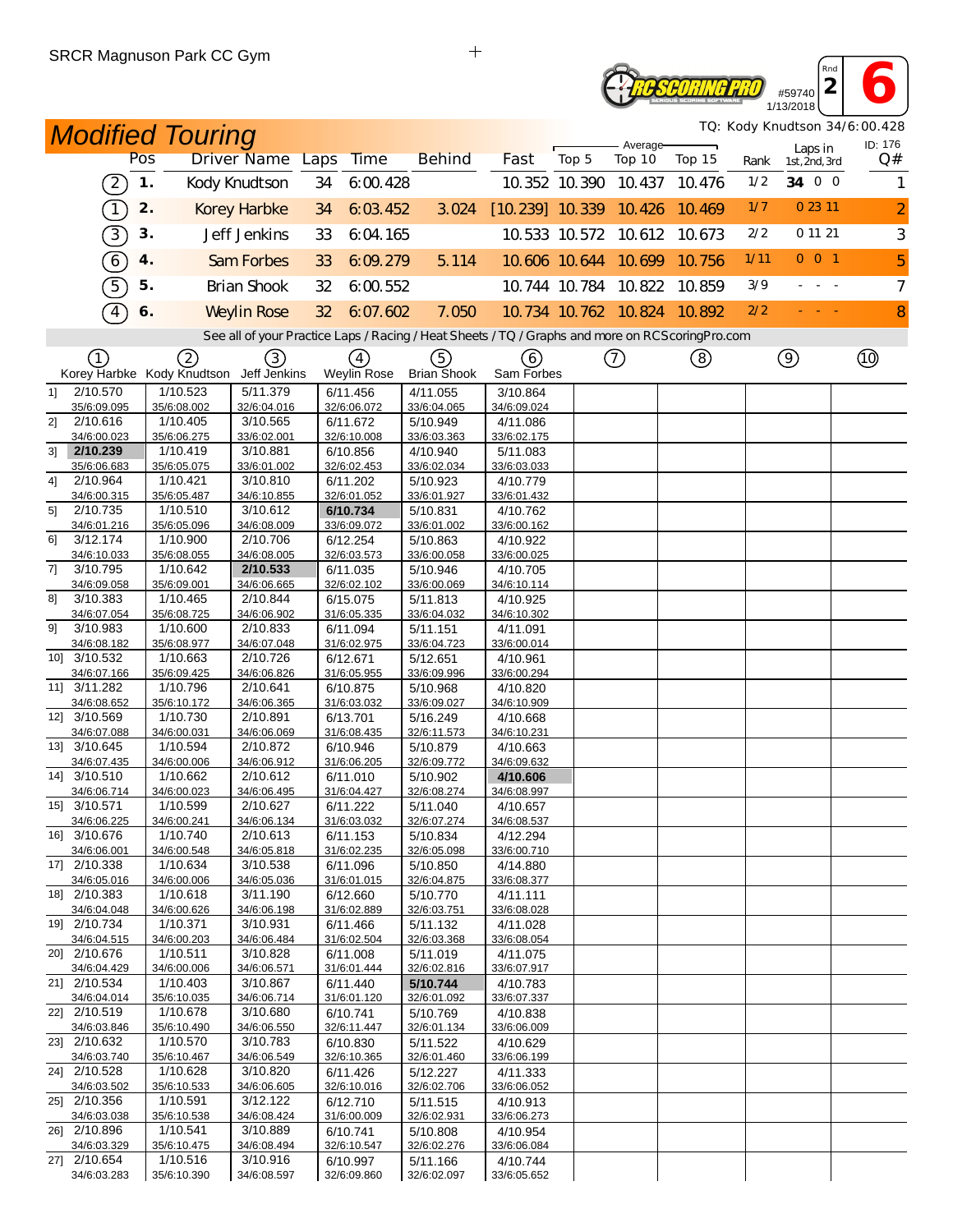|     |              | $\left( 2\right)$<br>Korey Harbke Kody Knudtson | (3)<br>Jeff Jenkins |      | (4)<br>Weylin Rose | 5<br><b>Brian Shook</b> |                | (6)<br>Sam Forbes | 7)             | ⑧        | ☉                         | (10) |
|-----|--------------|-------------------------------------------------|---------------------|------|--------------------|-------------------------|----------------|-------------------|----------------|----------|---------------------------|------|
|     | 281 2/10.560 | 1/10.546                                        | 3/13.251            |      | 6/11.237           | 5/11.006                |                | 4/10.923          |                |          |                           |      |
|     | 34/6:03.132  | 35/6:10.035                                     | 33/6:00.595         |      | 32/6:09.497        | 32/6:01.737             |                | 33/6:05.475       |                |          |                           |      |
|     | 29] 2/10.477 | 1/10.691                                        | 3/11.761            |      | 6/10.918           | 5/11.200                |                | 4/10.995          |                |          |                           |      |
|     | 34/6:02.897  | 35/6:10.481                                     | 33/6:01.543         |      | 32/6:08.805        | 32/6:01.622             |                | 33/6:05.378       |                |          |                           |      |
|     | 30] 2/10.546 | 1/10.352                                        | 3/11.281            |      | 6/10.765           | 5/10.982                |                | 4/12.211          |                |          |                           |      |
|     | 34/6:02.757  | 35/6:10.206                                     | 33/6:01.009         |      | 32/6:07.989        | 32/6:01.028             |                | 33/6:06.063       |                |          |                           |      |
|     | 31] 2/10.610 | 1/11.120                                        | 3/10.945            |      | 6/10.836           | 5/10.968                |                | 4/13.742          |                |          |                           |      |
|     | 34/6:02.692  | 34/6:00.224                                     | 33/6:01.882         |      | 32/6:07.308        | 32/6:00.949             |                | 33/6:09.440       |                |          |                           |      |
| 321 | 2/10.635     | 1/10.615                                        | 3/11.024            |      | 6/11.775           | 5/10.880                |                | 4/10.941          |                |          |                           |      |
|     | 34/6:02.652  | 34/6:00.240                                     | 33/6:01.937         |      | 32/6:07.006        | 32/6:00.055             |                | 33/6:09.177       |                |          |                           |      |
|     | 33] 2/10.942 | 1/10.616                                        | 3/13.194            |      |                    |                         |                | 4/11.293          |                |          |                           |      |
|     | 34/6:02.934  | 34/6:00.266                                     | 33/6:04.017         |      |                    |                         |                | 33/6:09.028       |                |          |                           |      |
|     | 34] 2/11.188 | 1/10.758                                        |                     |      |                    |                         |                |                   |                |          |                           |      |
|     | 34/6:03.045  | 34/6:00.043                                     |                     |      |                    |                         |                |                   |                |          |                           |      |
|     |              | <b>Top Qualifiers</b>                           | Qual#               | Laps | Race Time          | <b>Behind</b>           | Rnd            | Race              | Pos In Race    | Fast Lap | <b>Best 3 Consecutive</b> |      |
|     |              | Kody Knudtson                                   | 1                   | 34   | 6:00.428           |                         | 2              | 6                 |                | 10.352   | 31.245                    |      |
|     |              | Korey Harbke                                    | 2                   | 34   | 6:03.452           | 3.024                   | $\mathbf{2}$   | 6                 | 2              | 10.239   | 31.397                    |      |
|     |              | Jeff Jenkins                                    | 3                   | 33   | 6:01.957           |                         |                | 5                 | 2              | 10.679   | 32.232                    |      |
|     |              | <b>Jake Danilchik</b>                           | $\overline{4}$      | 33   | 6:06.226           | 4.269                   | 2              | 5                 | 1              | 10.625   | 32.462                    |      |
|     |              | Sam Forbes                                      | 5                   | 33   | 6:09.279           | 3.053                   | $\overline{2}$ | 6                 | 4              | 10.606   | 31.926                    |      |
|     |              | <b>Stuart Mason</b>                             | 6                   | 33   | 6:10.672           | 1.393                   | $\overline{2}$ | 5                 | 2              | 10.924   | 33.024                    |      |
|     |              | <b>Brian Shook</b>                              | 7                   | 32   | 6:00.552           |                         | 2              | 6                 | 5              | 10.744   | 32.454                    |      |
|     |              | <b>Weylin Rose</b>                              | 8                   | 32   | 6:04.195           | 3.643                   | $\mathbf{1}$   | 6                 | 2              | 10.861   | 33.159                    |      |
|     |              | Panos Antonopoulos                              | 9                   | 32   | 6:07.315           | 3.120                   | 2              | 5                 | 3              | 10.804   | 32.827                    |      |
|     |              | Shay Goodlund                                   | 10                  | 32   | 6:07.689           | 0.374                   | $\overline{2}$ | 5                 | $\overline{4}$ | 10.758   | 33.133                    |      |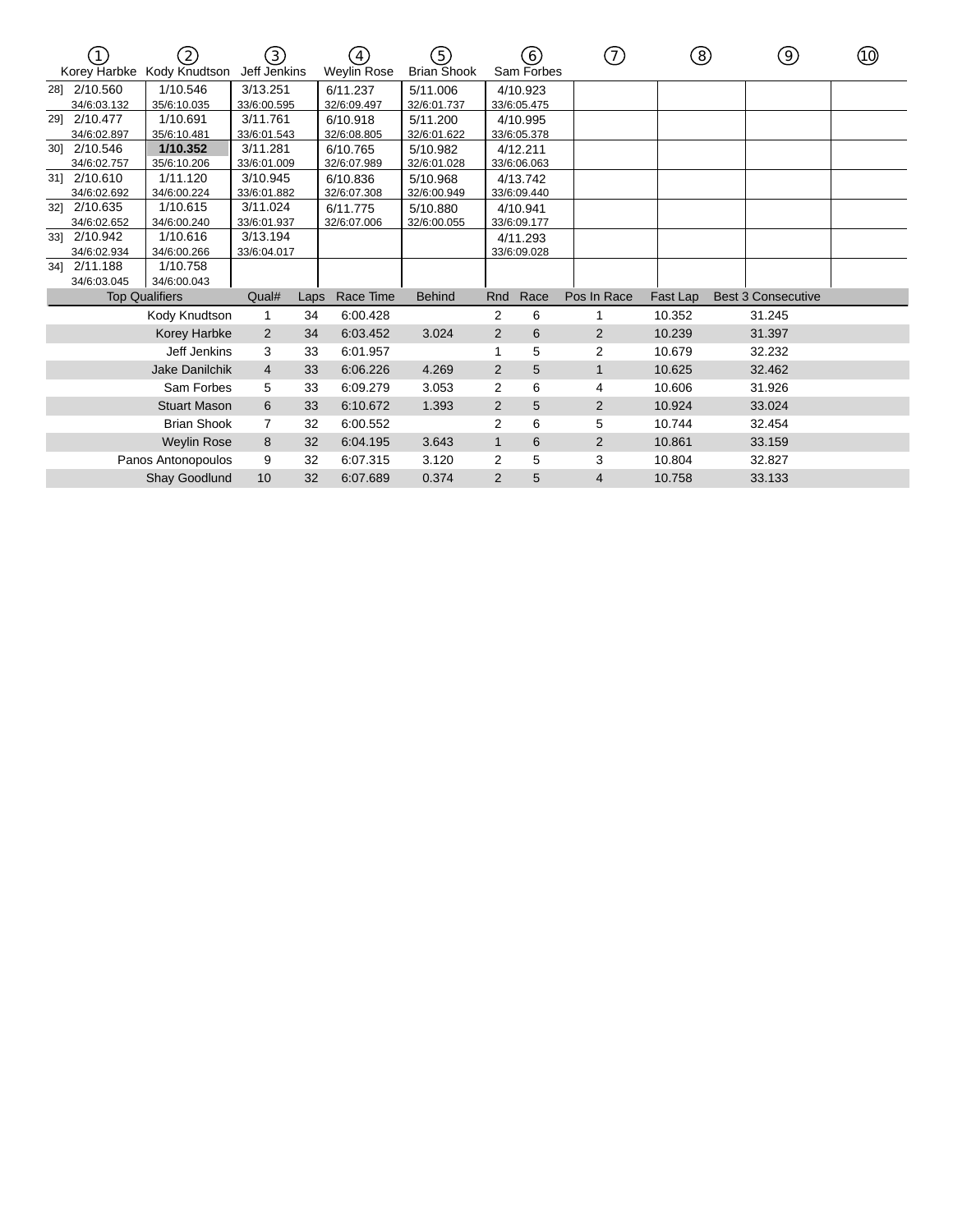## **2 7 ROSCORING PRO** 1/13/2018

*TQ: Mark Brown 29/6:00.783*

*Rnd*

|                | <b>Formula 1</b>                               |               |                         |                                                                                                  |    |                         |                         |                         |       |                             |        |      |                          | TQ: Mark Brown 29/6:00.783 |
|----------------|------------------------------------------------|---------------|-------------------------|--------------------------------------------------------------------------------------------------|----|-------------------------|-------------------------|-------------------------|-------|-----------------------------|--------|------|--------------------------|----------------------------|
|                |                                                | Pos           |                         | Driver Name Laps                                                                                 |    | <b>Time</b>             | <b>Behind</b>           | Fast                    | Top 5 | Average-<br>Top 10          | Top 15 | Rank | Laps in<br>1st, 2nd, 3rd | ID: 177<br>Q#              |
|                | $\left( \begin{matrix} 1 \end{matrix} \right)$ | $\mathbf 1$ . |                         | Mark Brown                                                                                       | 29 | 6:00.783                |                         |                         |       | $[11.877]$ 12.079 12.149    | 12.235 | 1/2  | 28 0 1                   | 1                          |
|                | $\Large{\mathbb{2}}$                           | 2.            |                         | <b>Russ Dyer</b>                                                                                 | 27 | 6:04.721                |                         |                         |       | 12 761 12 906 12 967        | 13.086 | 1/11 | 1260                     | $\overline{2}$             |
|                | $\boxed{4}$                                    | 3.            |                         | Ernie Madhavan                                                                                   | 25 | 6:00.024                |                         |                         |       | 13.378 13.738 13.868        | 13.974 | 1/6  | 008                      | $\sqrt{3}$                 |
|                | $\boxed{6}$                                    | 4.            |                         | Dave Hawley                                                                                      | 25 | 6.08.242                | 8.218                   |                         |       | 13.099 13.376 13.554        | 13.708 | 4/11 | $0 \quad 1 \quad 4$      | $\overline{4}$             |
|                | 3)                                             | 5.            |                         | Scott Heywood                                                                                    | 22 | 6:06.822                |                         |                         |       | 13.402 13.620 13.726        | 13.839 | 4/6  | $0$ 0 12                 | 5                          |
|                | 5)                                             | 6.            |                         | <b>Todd Tamayo</b>                                                                               | 21 | 6:19.651                |                         |                         |       | 15.603 16.176 16.625 17.042 |        | 3/4  |                          | $\overline{6}$             |
|                |                                                |               |                         | See all of your Practice Laps / Racing / Heat Sheets / TQ / Graphs and more on RCScoring Pro.com |    |                         |                         |                         |       |                             |        |      |                          |                            |
|                | $\left( 1\right)$                              |               | 2                       | (3)                                                                                              |    | $\left(4\right)$        | (5)                     | (6)                     |       | (7)                         | (8)    |      | $\circledcirc$           |                            |
|                | Mark Brown                                     |               | Russ Dyer               | Scott HeywoodErnie Madhavar Todd Tamayo                                                          |    |                         |                         | Dave Hawley             |       |                             |        |      |                          |                            |
| 11             | 3/13.227<br>28/6:10.044                        |               | 1/13.004<br>28/6:04.364 | 5/14.062<br>26/6:05.056                                                                          |    | 4/13.378<br>27/6:01.026 | 6/16.868<br>22/6:11.014 | 2/13.099<br>28/6:06.008 |       |                             |        |      |                          |                            |
| 2]             | 1/12.160                                       |               | 2/13.083                | 5/13.799                                                                                         |    | 4/14.028                | 6/21.284                | 3/13.701                |       |                             |        |      |                          |                            |
|                | 29/6:08.155                                    |               | 28/6:05.026             | 26/6:02.018                                                                                      |    | 27/6:10.035             | 19/6:02.425             | 27/6:01.008             |       |                             |        |      |                          |                            |
| 3 <sup>1</sup> | 1/12.214                                       |               | 2/13.953                | 4/13.626<br>27/6:13.041                                                                          |    | 5/14.632                | 6/17.511                | 3/13.470                |       |                             |        |      |                          |                            |
| 41             | 29/6:03.466<br>1/12.215                        |               | 27/6:00.036<br>2/13.351 | 3/14.582                                                                                         |    | 26/6:04.346<br>4/14.096 | 20/6:11.066<br>6/16.216 | 27/6:02.043<br>5/17.115 |       |                             |        |      |                          |                            |
|                | 29/6:01.195                                    |               | 27/6:00.382             | 26/6:04.455                                                                                      |    | 26/6:04.845             | 21/6:17.037             | 26/6:13.035             |       |                             |        |      |                          |                            |
| 5]             | 1/12.817                                       |               | 2/15.986                | 3/13.676                                                                                         |    | 5/15.443                | 6/18.141                | 4/13.579                |       |                             |        |      |                          |                            |
| 61             | 29/6:03.254<br>1/12.910                        |               | 26/6:00.776<br>2/12.761 | 26/6:02.007<br>3/13.971                                                                          |    | 26/6:12.216<br>5/14.020 | 20/6:00.008             | 26/6:08.992             |       |                             |        |      |                          |                            |
|                | 29/6:05.011                                    |               | 27/6:09.063             | 26/6:02.786                                                                                      |    | 26/6:10.933             | 6/16.337<br>21/6:12.026 | 4/13.278<br>26/6:05.004 |       |                             |        |      |                          |                            |
| 7]             | 1/12.395                                       |               | 2/12.974                | 3/13.781                                                                                         |    | 5/13.880                | 6/17.381                | 4/13.546                |       |                             |        |      |                          |                            |
|                | 29/6:04.322                                    |               | 27/6:06.852             | 26/6:02.142                                                                                      |    | 26/6:09.497             | 21/6:11.022             | 26/6:03.022             |       |                             |        |      |                          |                            |
| 81             | 1/12.292                                       |               | 2/12.970                | 4/14.160                                                                                         |    | 5/14.050                | 6/20.384                | 3/13.491                |       |                             |        |      |                          |                            |
| 91             | 29/6:03.333<br>1/12.141                        |               | 27/6:04.077<br>2/12.910 | 26/6:02.895<br>4/14.094                                                                          |    | 26/6:08.972<br>5/13.772 | 20/6:00.003<br>6/16.901 | 26/6:01.066<br>3/14.002 |       |                             |        |      |                          |                            |
|                | 29/6:02.081                                    |               | 27/6:02.097             | 26/6:03.277                                                                                      |    | 26/6:07.755             | 21/6:15.713             | 26/6:01.092             |       |                             |        |      |                          |                            |
|                | 10] 1/12.123                                   |               | 2/14.399                | 3/13.402                                                                                         |    | 4/14.758                | 6/16.297                | 5/17.848                |       |                             |        |      |                          |                            |
|                | 29/6:01.021                                    |               | 27/6:05.553             | 26/6:01.079                                                                                      |    | 26/6:09.356             | 21/6:12.372             | 26/6:12.138             |       |                             |        |      |                          |                            |
|                | 11] 1/12.491<br>29/6:01.155                    |               | 2/12.998<br>27/6:04.023 | 3/13.772<br>26/6:01.447                                                                          |    | 4/14.982<br>26/6:11.185 | 6/18.181<br>21/6:13.227 | 5/14.647<br>26/6:12.934 |       |                             |        |      |                          |                            |
|                | 12] 1/11.877                                   |               | 2/14.014                | 3/13.911                                                                                         |    | 4/14.650                | 6/17.812                | 5/14.119                |       |                             |        |      |                          |                            |
|                | 30/6:12.015                                    |               | 27/6:05.004             | 26/6:01.486                                                                                      |    | 26/6:11.995             | 21/6:13.292             | 26/6:12.045             |       |                             |        |      |                          |                            |
|                | 13] 1/12.392                                   |               | 2/14.031                | 3/15.001                                                                                         |    | 5/14.874                | 6/17.069                | 4/13.843                |       |                             |        |      |                          |                            |
|                | 30/6:12.115<br>14] 1/12.502                    |               | 27/6:06.431<br>2/13.590 | 26/6:03.068<br>3/14.078                                                                          |    | 26/6:13.012<br>5/13.965 | 21/6:12.152<br>6/16.431 | 26/6:11.048<br>4/13.961 |       |                             |        |      |                          |                            |
|                | 30/6:12.342                                    |               | 27/6:06.467             | 26/6:03.832                                                                                      |    | 26/6:12.412             | 21/6:10.215             | 26/6:10.871             |       |                             |        |      |                          |                            |
|                | 15] 1/12.382                                   |               | 2/13.310                | 3/13.901                                                                                         |    | 4/13.784                | 6/17.150                | 5/20.257                |       |                             |        |      |                          |                            |
|                | 30/6.12028                                     |               | 27/6:05.994             | 26/6:03 688                                                                                      |    | 26/6:11.470             | 21/6:09.544             | 25/6:06.006             |       |                             |        |      |                          |                            |
|                | 16] 1/12.212<br>30/6:11.906                    |               | 2/12.945<br>27/6:04.972 | 3/14.119<br>26/6:03.902                                                                          |    | 4/13.932<br>26/6:10.089 | 6/22.892<br>21/6:16.503 | 5/14.853<br>25/6:06.890 |       |                             |        |      |                          |                            |
|                | 17] 1/12.455                                   |               | 2/13.733                | 3/13.754                                                                                         |    | 4/14.289                | 6/18.521                | 5/14.002                |       |                             |        |      |                          |                            |
|                | 30/6:12.017                                    |               | 27/6:05.031             | 26/6:03.525                                                                                      |    | 26/6:10.928             | 21/6:17.234             | 25/6:05.897             |       |                             |        |      |                          |                            |
|                | 18] 1/12.164                                   |               | 2/13.595                | 4/20.056                                                                                         |    | 3/13.877                | 6/18.895                | 5/14.244                |       |                             |        |      |                          |                            |
|                | 30/6:11.616<br>19] 1/12.477                    |               | 27/6:05.415<br>2/13.875 | 26/6:12.305<br>5/65.012                                                                          |    | 26/6:10.037<br>3/14.688 | 20/6:00.003<br>6/17.735 | 25/6:05.361<br>4/16.726 |       |                             |        |      |                          |                            |
|                | 30/6:11.763                                    |               | 27/6:05.892             | 22/6:13.722                                                                                      |    | 26/6:10.978             | 20/6:00.010             | 25/6:08.131             |       |                             |        |      |                          |                            |
|                | 20] 1/12.496                                   |               | 2/13.972                | 5/13.644                                                                                         |    | 3/15.551                | 6/15.603                | 4/13.620                |       |                             |        |      |                          |                            |
|                | 30/6:11.091                                    |               | 27/6:06.457             | 22/6:10.004                                                                                      |    | 26/6:12.645             | 21/6:15.490             | 25/6:06.075             |       |                             |        |      |                          |                            |
|                | 21] 1/12.503<br>30/6:12.071                    |               | 2/13.520<br>27/6:06.039 | 5/15.175<br>22/6:08.321                                                                          |    | 3/14.270<br>26/6:12.567 | 6/22.042<br>20/6:01.571 | 4/14.006<br>25/6:05.964 |       |                             |        |      |                          |                            |
|                | 22] 1/12.558                                   |               | 2/13.183                | 5/15.246                                                                                         |    | 3/15.073                |                         | 4/14.725                |       |                             |        |      |                          |                            |
|                | 30/6:12.272                                    |               | 27/6:05.923             | 22/6:06.082                                                                                      |    | 26/6:13.442             |                         | 25/6:06.056             |       |                             |        |      |                          |                            |
|                | 23] 1/13.120                                   |               | 2/13.078                |                                                                                                  |    | 3/15.758                |                         | 4/13.913                |       |                             |        |      |                          |                            |
|                | 29/6:00.076<br>24] 1/12.411                    |               | 27/6:05.356<br>2/13.278 |                                                                                                  |    | 25/6:00.597<br>3/14.224 |                         | 25/6:05.271<br>4/17.728 |       |                             |        |      |                          |                            |
|                | 29/6:00.723                                    |               | 27/6:05.073             |                                                                                                  |    | 25/6:00.385             |                         | 25/6:08.510             |       |                             |        |      |                          |                            |
|                | 25] 1/12.573                                   |               | 2/12.946                |                                                                                                  |    | 3/14.050                |                         | 4/14.469                |       |                             |        |      |                          |                            |
|                | 29/6:00.887                                    |               | 27/6:04.456             |                                                                                                  |    | 25/6:00.002             |                         | 25/6:08.024             |       |                             |        |      |                          |                            |
|                | 26] 1/12.499<br>29/6:00.949                    |               | 2/13.760<br>27/6:04.728 |                                                                                                  |    |                         |                         |                         |       |                             |        |      |                          |                            |
|                | 27] 1/12.094                                   |               | 2/13.502                |                                                                                                  |    |                         |                         |                         |       |                             |        |      |                          |                            |
|                | 29/6:00.566                                    |               | 27/6:04.072             |                                                                                                  |    |                         |                         |                         |       |                             |        |      |                          |                            |

 $+$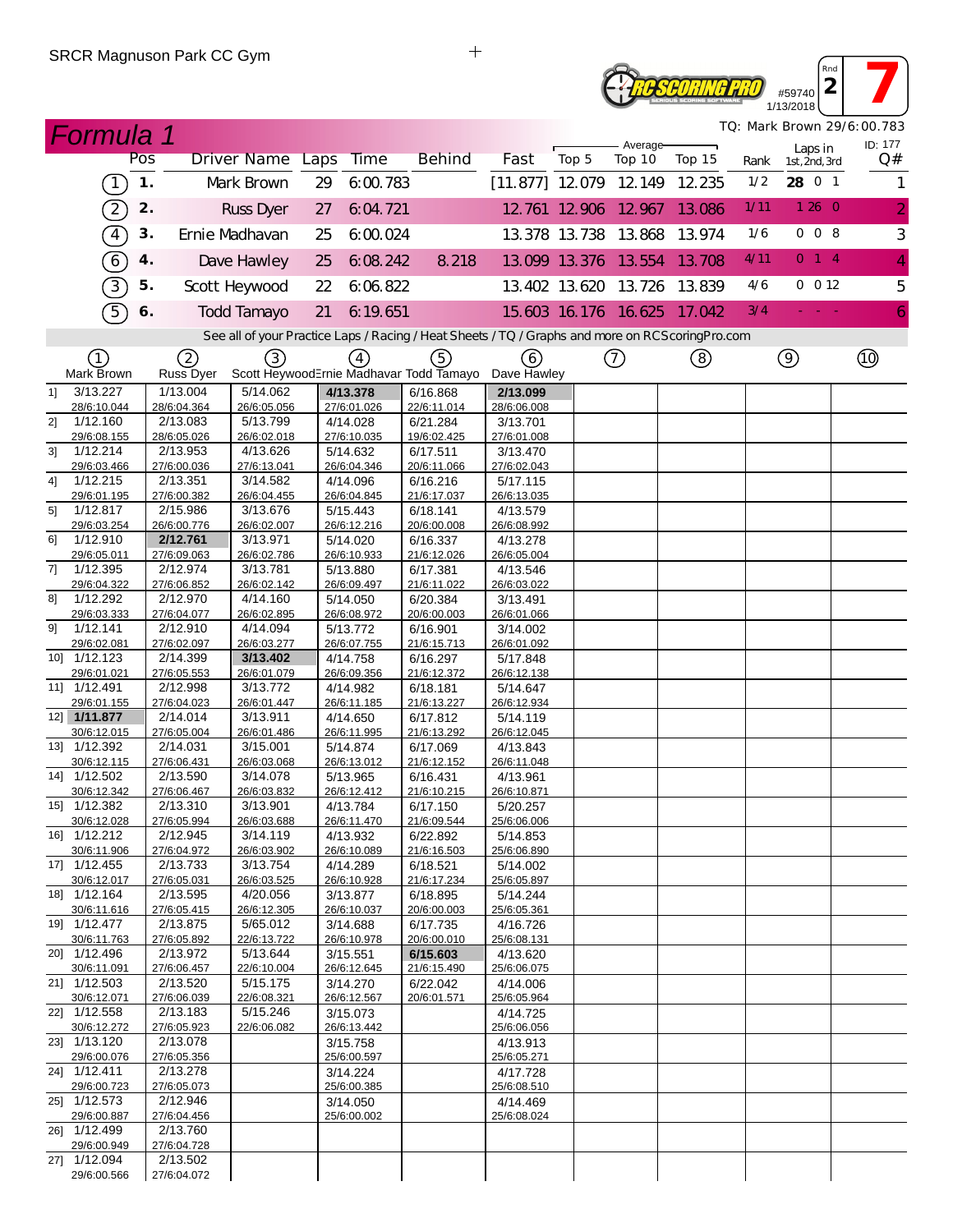|     | Mark Brown              | (2)<br><b>Russ Dyer</b> | $\left(3\right)$ |      | $\mathbf{A}$ | (5)<br>Scott HeywoodErnie Madhavar Todd Tamayo |     | 6 <sub>1</sub><br>Dave Hawley |             | (8)      | 9                         | (10) |
|-----|-------------------------|-------------------------|------------------|------|--------------|------------------------------------------------|-----|-------------------------------|-------------|----------|---------------------------|------|
| 281 | 1/12.488<br>29/6:00.625 |                         |                  |      |              |                                                |     |                               |             |          |                           |      |
| 291 | 1/12.595<br>29/6:00.078 |                         |                  |      |              |                                                |     |                               |             |          |                           |      |
|     | <b>Top Qualifiers</b>   |                         | Qual#            | Laps | Race Time    | <b>Behind</b>                                  | Rnd | Race                          | Pos In Race | Fast Lap | <b>Best 3 Consecutive</b> |      |
|     |                         | Mark Brown              |                  | 29   | 6:00.783     |                                                | 2   |                               |             | 11.877   | 36.491                    |      |
|     |                         | <b>Russ Dyer</b>        | 2                | 27   | 6:04.721     |                                                | 2   |                               | 2           | 12.761   | 38.705                    |      |
|     |                         | Ernie Madhavan          | 3                | 25   | 6:00.024     |                                                | 2   |                               | 3           | 13.378   | 41.681                    |      |
|     |                         | Dave Hawley             | $\overline{4}$   | 25   | 6:08.242     | 8.218                                          | 2   |                               | 4           | 13.099   | 40.270                    |      |
|     |                         | Scott Heywood           | 5                | 25   | 6:08.657     | 0.415                                          |     |                               | 3           | 13.197   | 42.352                    |      |
|     |                         | <b>Todd Tamayo</b>      | 6                | 22   | 6:09.101     |                                                |     |                               | 5           | 14.472   | 44.138                    |      |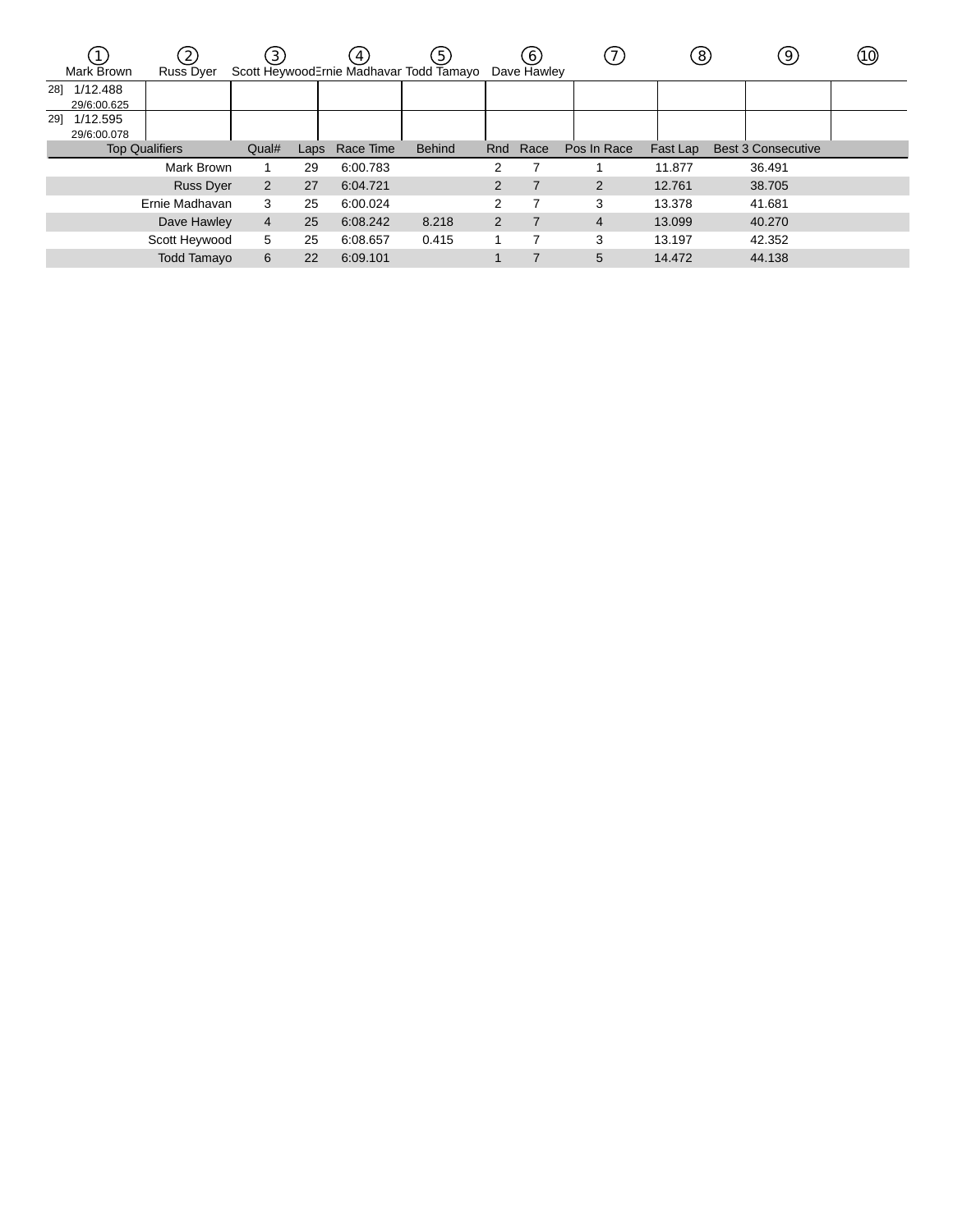## **2 8**<br> **2 8**<br> **13/2018 TE SCORING PRO** 1/13/2018

*TQ: Travis Schreven 31/6:08.785*

*Rnd*

|                |                             |     | <b>Stock Touring</b>                                   |                                                                                                   |    |                         |               |      |                      | Average-                    |        |      |                          | <i>TQ: Travis Schreven 3176:08.785</i><br>ID: 178 |
|----------------|-----------------------------|-----|--------------------------------------------------------|---------------------------------------------------------------------------------------------------|----|-------------------------|---------------|------|----------------------|-----------------------------|--------|------|--------------------------|---------------------------------------------------|
|                |                             | Pos |                                                        | Driver Name Laps Time                                                                             |    |                         | <b>Behind</b> | Fast | Top 5                | Top 10                      | Top 15 | Rank | Laps in<br>1st, 2nd, 3rd | Q#                                                |
|                | $\lceil$                    | 1.  |                                                        | John Glasgow                                                                                      | 29 | 6:05.599                |               |      |                      | $[11.802]$ 11.907 11.995    | 12.069 | 5/8  | 29 0 0                   | 3                                                 |
|                | $\binom{4}{}$               | 2.  |                                                        | <b>Jack Browers</b>                                                                               | 27 | 6:02.782                |               |      |                      | 12 333 12 468 12 556        | 12.634 | 2/8  | 0234                     | $\overline{7}$                                    |
|                | $\boxed{3}$                 | 3.  |                                                        | Craig Bauman                                                                                      | 26 | 6:14.084                |               |      |                      | 13.267 13.413 13.513 13.629 |        | 1/2  | $0 \t0 21$               | 9                                                 |
|                | $\mathcal{D}$               | 4.  |                                                        | <b>Robert McIntyre</b>                                                                            | 25 | 6:11.677                |               |      | 13.033 13.138 13.291 |                             | 13.462 | 2/2  | 041                      | 8                                                 |
|                |                             |     |                                                        | See all of your Practice Laps / Racing / Heat Sheets / TQ / Graphs and more on RCS coring Pro.com |    |                         |               |      |                      |                             |        |      |                          |                                                   |
|                | ①                           |     | ②                                                      | 3                                                                                                 |    | $\omega$                | ⑤             | ⊙    |                      | $^\copyright$               | ⑧      |      | $\circledcirc$           |                                                   |
|                |                             |     | John Glasgow Robert McIntyre Craig Bauman Jack Browers |                                                                                                   |    |                         |               |      |                      |                             |        |      |                          |                                                   |
| 11             | 1/12.327                    |     | 3/13.113                                               | 4/14.812                                                                                          |    | 2/12.502                |               |      |                      |                             |        |      |                          |                                                   |
| 21             | 30/6:09.009<br>1/13.321     |     | 28/6:07.008<br>2/13.033                                | 25/6:10.025<br>4/14.843                                                                           |    | 29/6:02.005<br>3/16.044 |               |      |                      |                             |        |      |                          |                                                   |
|                | 29/6:11.925                 |     | 28/6:06.001                                            | 25/6:10.075                                                                                       |    | 26/6:11.015             |               |      |                      |                             |        |      |                          |                                                   |
| 3 <sup>1</sup> | 1/12.049<br>29/6:04.433     |     | 2/13.738<br>28/6:12.213                                | 4/13.818<br>25/6:02.025                                                                           |    | 3/14.164<br>26/6:10.153 |               |      |                      |                             |        |      |                          |                                                   |
| 4]             | 1/12.008                    |     | 2/13.120                                               | 4/13.632                                                                                          |    | 3/12.659                |               |      |                      |                             |        |      |                          |                                                   |
|                | 29/6:00.397                 |     | 28/6:11.371                                            | 26/6:11.015                                                                                       |    | 27/6:13.747             |               |      |                      |                             |        |      |                          |                                                   |
| 5]             | 1/13.413<br>29/6:06.096     |     | 2/15.472<br>27/6:09.792                                | 4/15.127<br>25/6:01.015                                                                           |    | 3/13.118<br>27/6:09.846 |               |      |                      |                             |        |      |                          |                                                   |
| 61             | 1/13.632                    |     | 4/18.638                                               | 3/13.442                                                                                          |    | 2/13.293                |               |      |                      |                             |        |      |                          |                                                   |
|                | 29/6:10.958                 |     | 25/6:02.958                                            | 26/6:11.236                                                                                       |    | 27/6:08.001             |               |      |                      |                             |        |      |                          |                                                   |
| 7]             | 1/12.201                    |     | 4/14.474                                               | 3/13.432                                                                                          |    | 2/14.068                |               |      |                      |                             |        |      |                          |                                                   |
| 81             | 29/6:08.507<br>1/14.718     |     | 25/6:02.821<br>4/15.107                                | 26/6:08.122<br>3/15.187                                                                           |    | 27/6:09.707<br>2/13.892 |               |      |                      |                             |        |      |                          |                                                   |
|                | 28/6:02.845                 |     | 25/6:04.687                                            | 26/6:11.442                                                                                       |    | 27/6:10.372             |               |      |                      |                             |        |      |                          |                                                   |
| 91             | 1/12.592                    |     | 4/15.742                                               | 3/13.685                                                                                          |    | 2/12.618                |               |      |                      |                             |        |      |                          |                                                   |
| 10]            | 28/6:01.697<br>1/12.248     |     | 25/6:07.888<br>4/28.286                                | 26/6:09.072<br>3/13.793                                                                           |    | 27/6:07.008<br>2/12.781 |               |      |                      |                             |        |      |                          |                                                   |
|                | 29/6:12.679                 |     | 23/6:09.656                                            | 26/6:08.602                                                                                       |    | 27/6:04.878             |               |      |                      |                             |        |      |                          |                                                   |
|                | 11] 1/12.513                |     | 4/13.246                                               | 3/16.672                                                                                          |    | 2/14.065                |               |      |                      |                             |        |      |                          |                                                   |
|                | 29/6:11.078<br>12] 1/12.018 |     | 23/6:03.755<br>4/15.672                                | 25/6:00.090<br>3/14.007                                                                           |    | 27/6:06.218<br>2/13.532 |               |      |                      |                             |        |      |                          |                                                   |
|                | 29/6:09.846                 |     | 23/6:03.476                                            | 26/6:13.641                                                                                       |    | 27/6:06.165             |               |      |                      |                             |        |      |                          |                                                   |
|                | 13] 1/12.109                |     | 4/14.285                                               | 3/13.965                                                                                          |    | 2/12.725                |               |      |                      |                             |        |      |                          |                                                   |
|                | 29/6:08.411<br>14] 1/12.106 |     | 23/6:00.799<br>4/13.907                                | 26/6:12.082<br>3/19.918                                                                           |    | 27/6:04.416<br>2/12.333 |               |      |                      |                             |        |      |                          |                                                   |
|                | 29/6:07.160                 |     | 24/6:13.422                                            | 25/6:08.446                                                                                       |    | 27/6:02.166             |               |      |                      |                             |        |      |                          |                                                   |
|                | 15] 1/14.024                |     | 4/13.569                                               | 3/13.267                                                                                          |    | 2/12.916                |               |      |                      |                             |        |      |                          |                                                   |
|                | 29/6:09.808<br>16] 1/11.917 |     | 24/6:10.024<br>4/13.766                                | 25/6:05.366<br>3/13.483                                                                           |    | 27/6:01.278<br>2/12.697 |               |      |                      |                             |        |      |                          |                                                   |
|                | 29/6:08.003                 |     | 24/6:07.755                                            | 25/6:04.187                                                                                       |    | 27/6:00.129             |               |      |                      |                             |        |      |                          |                                                   |
|                | 17] 1/11.802                |     | 4/18.085                                               | 3/13.987                                                                                          |    | 2/12.701                |               |      |                      |                             |        |      |                          |                                                   |
|                | 29/6:06.764                 |     | 24/6:11.647                                            | 25/6:03.338                                                                                       |    | 28/6:12.416             |               |      |                      |                             |        |      |                          |                                                   |
|                | 18] 1/11.933<br>29/6:05.609 |     | 4/13.962<br>24/6:09.613                                | 3/14.872<br>25/6:03.805                                                                           |    | 2/12.821<br>28/6:11.668 |               |      |                      |                             |        |      |                          |                                                   |
|                | 19] 1/12.981                |     | 4/13.488                                               | 3/13.755                                                                                          |    | 2/12.628                |               |      |                      |                             |        |      |                          |                                                   |
|                | 29/6:06.178<br>20] 1/11.877 |     | 24/6:07.002<br>4/13.180                                | 25/6:02.763<br>3/13.574                                                                           |    | 28/6:10.072             |               |      |                      |                             |        |      |                          |                                                   |
|                | 29/6:05.095                 |     | 24/6:04.656                                            | 25/6:01.587                                                                                       |    | 2/13.411<br>28/6:10.958 |               |      |                      |                             |        |      |                          |                                                   |
|                | 21] 1/12.459                |     | 4/13.569                                               | 3/13.667                                                                                          |    | 2/20.392                |               |      |                      |                             |        |      |                          |                                                   |
|                | 29/6:04.916                 |     | 24/6:02.008                                            | 25/6:00.642                                                                                       |    | 27/6:06.891             |               |      |                      |                             |        |      |                          |                                                   |
|                | 22] 1/12.498<br>29/6:04.806 |     | 4/13.347<br>24/6:00.872                                | 3/13.503<br>26/6:13.974                                                                           |    | 2/13.238<br>27/6:06.463 |               |      |                      |                             |        |      |                          |                                                   |
|                | 23] 1/12.826                |     | 4/13.648                                               | 3/14.571                                                                                          |    | 2/12.484                |               |      |                      |                             |        |      |                          |                                                   |
|                | 29/6:05.011                 |     | 25/6:14.402                                            | 26/6:14.185                                                                                       |    | 27/6:05.180             |               |      |                      |                             |        |      |                          |                                                   |
|                | 24] 1/12.621<br>29/6:05.146 |     | 4/13.977<br>25/6:13.354                                | 3/14.405<br>26/6:14.205                                                                           |    | 2/12.506<br>27/6:04.038 |               |      |                      |                             |        |      |                          |                                                   |
|                | 25] 1/14.639                |     | 4/13.253                                               | 3/13.445                                                                                          |    | 2/14.053                |               |      |                      |                             |        |      |                          |                                                   |
|                | 29/6:07.522                 |     | 25/6:11.068                                            | 26/6:13.214                                                                                       |    | 27/6:04.651             |               |      |                      |                             |        |      |                          |                                                   |
|                | 26] 1/12.183<br>29/6:06.972 |     |                                                        | 3/15.222<br>26/6:14.008                                                                           |    | 2/12.518<br>27/6:03.627 |               |      |                      |                             |        |      |                          |                                                   |
|                | 27] 1/12.136                |     |                                                        |                                                                                                   |    | 2/12.623                |               |      |                      |                             |        |      |                          |                                                   |
|                | 29/6:06.420                 |     |                                                        |                                                                                                   |    | 27/6:02.078             |               |      |                      |                             |        |      |                          |                                                   |
|                | 28] 1/12.280<br>29/6:06.052 |     |                                                        |                                                                                                   |    |                         |               |      |                      |                             |        |      |                          |                                                   |
|                | 29] 1/12.168                |     |                                                        |                                                                                                   |    |                         |               |      |                      |                             |        |      |                          |                                                   |
|                | 29/6:05.006                 |     |                                                        |                                                                                                   |    |                         |               |      |                      |                             |        |      |                          |                                                   |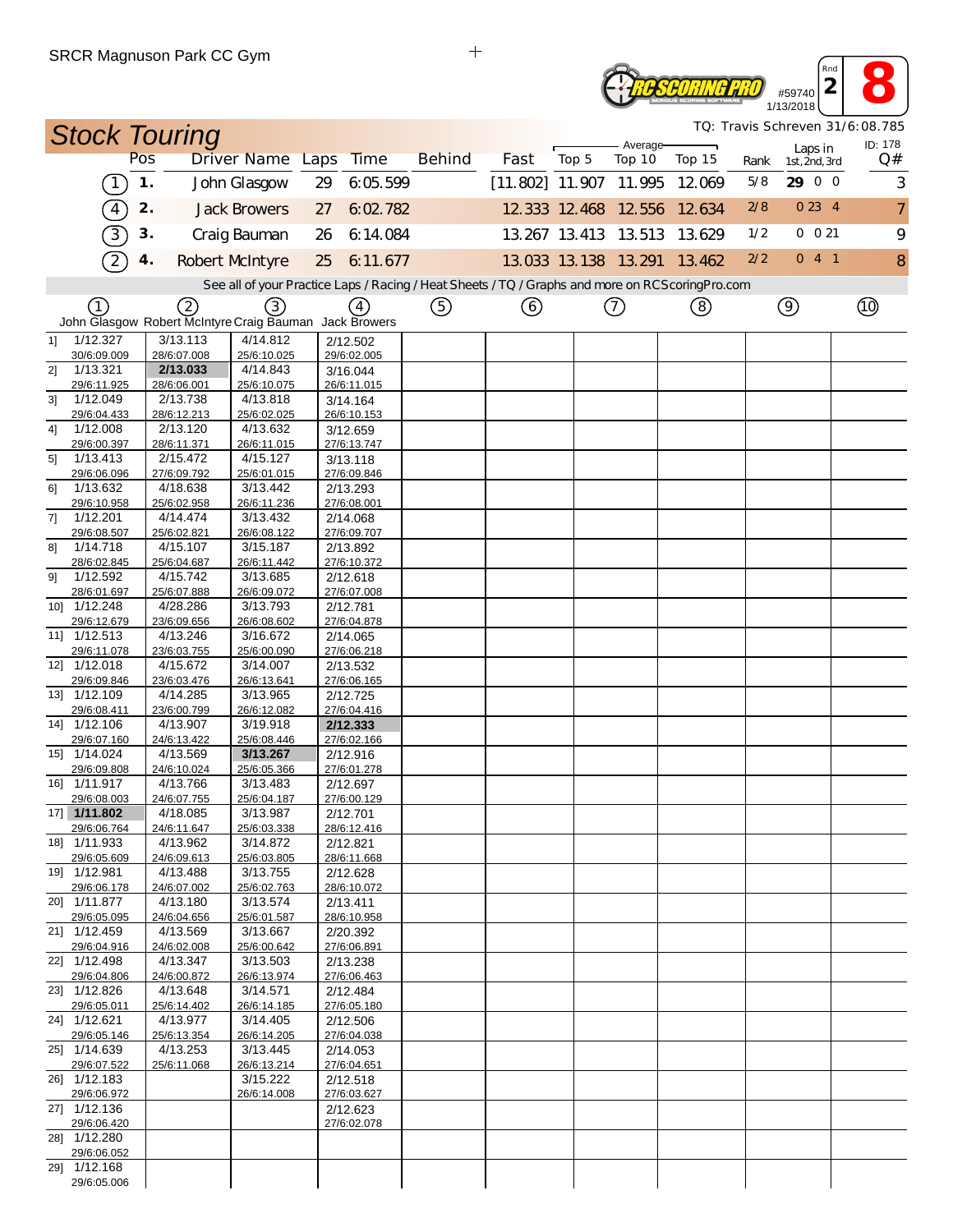| <b>Top Qualifiers</b>    | Qual#          | Laps | Race Time | <b>Behind</b> | Rnd | Race | Pos In Race | Fast Lap | <b>Best 3 Consecutive</b> |
|--------------------------|----------------|------|-----------|---------------|-----|------|-------------|----------|---------------------------|
| Travis Schreven          |                | 31   | 6:08.785  |               |     | 8    |             | 11.269   | 34.198                    |
| Kelsey Miyoshi           | $\overline{2}$ | 29   | 6:05.191  |               |     | 8    | 2           | 11.922   | 36.484                    |
| John Glasgow             | 3              | 29   | 6:05.599  | 0.408         | 2   | 8    |             | 11.802   | 35.652                    |
| Mike Malkinson           | $\overline{4}$ | 29   | 6:07.085  | 1.486         |     | 8    | 3           | 11.557   | 35.122                    |
| <b>Brandon Dyche</b>     | 5              | 29   | 6:10.849  | 3.764         |     | 8    | 4           | 11.888   | 36.075                    |
| <b>Andrew Kaltsounis</b> | 6              | 27   | 6:02.354  |               |     | 8    | 5           | 12.341   | 37.913                    |
| <b>Jack Browers</b>      |                | 27   | 6:02.782  | 0.428         | 2   | 8    | 2           | 12.333   | 37.946                    |
| <b>Robert McIntyre</b>   | 8              | 26   | 6:11.228  |               |     | 8    |             | 12.731   | 39.620                    |
| Craig Bauman             | 9              | 26   | 6:14.084  | 2.856         | 2   | 8    | 3           | 13.267   | 40.737                    |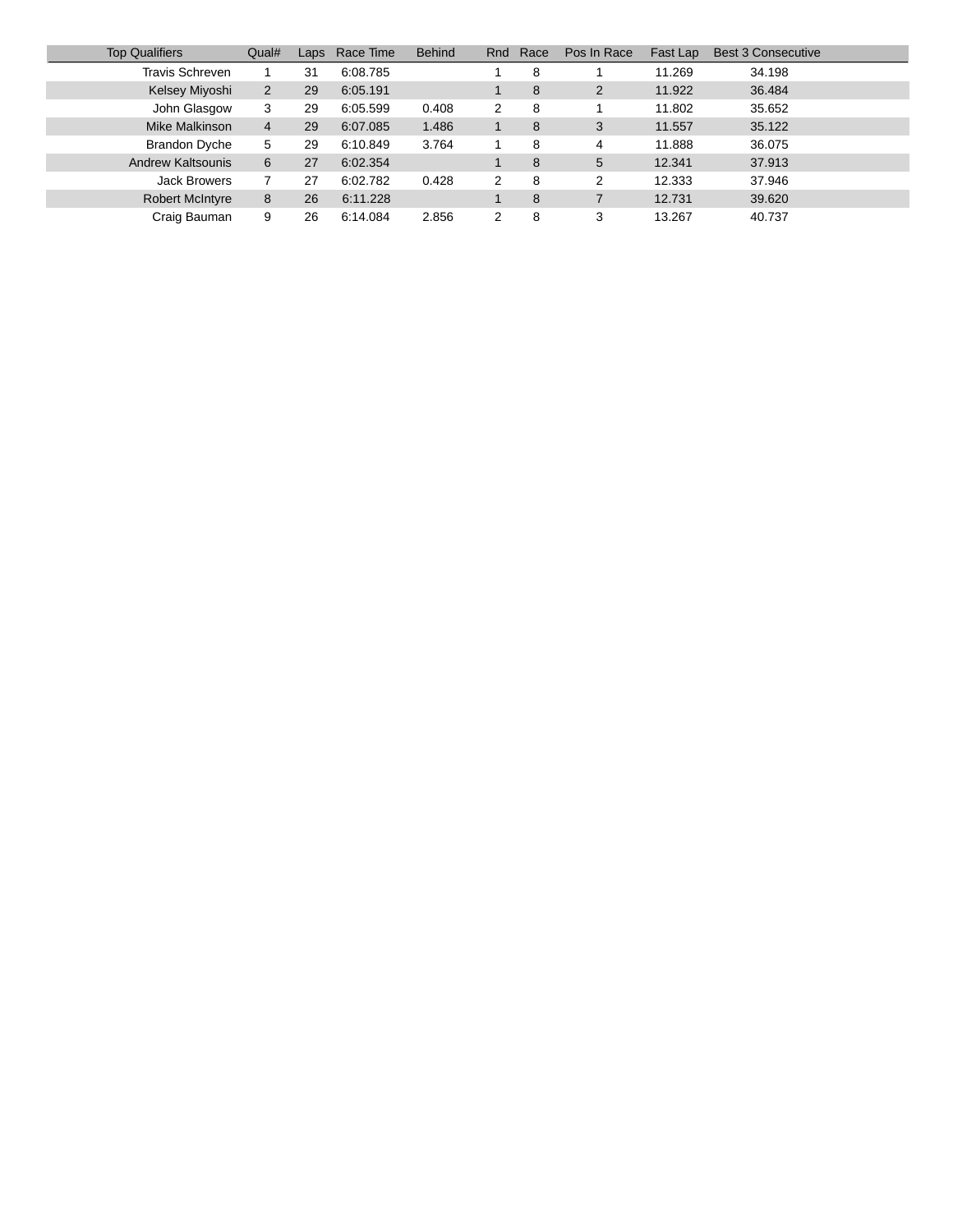#### #59740<br>#59740<br>**2 13/2018** *Rnd* **TE SCORING PRO** 1/13/2018

*TQ: Travis Schreven 33/6:09.751*

|    | <b>Stock Touring</b>        |     |                         |                         |    |                         |                                                                                                   |                        |                             |                    |        |      |                          | <i>TQ: Travis Schreven 33/6:09.751</i><br>ID: 178 |
|----|-----------------------------|-----|-------------------------|-------------------------|----|-------------------------|---------------------------------------------------------------------------------------------------|------------------------|-----------------------------|--------------------|--------|------|--------------------------|---------------------------------------------------|
|    |                             | Pos |                         | Driver Name Laps        |    | <b>Time</b>             | <b>Behind</b>                                                                                     | Fast                   | Top 5                       | Average-<br>Top 10 | Top 15 | Rank | Laps in<br>1st, 2nd, 3rd | Q#                                                |
|    | $\lceil$                    | 1.  |                         | <b>Travis Schreven</b>  | 33 | 6:09:751                |                                                                                                   | [10.884] 10.963 11.034 |                             |                    | 11.081 | 1/2  | 33 0 0                   | 1                                                 |
|    | 3)                          | 2.  |                         | <b>Mke Malkinson</b>    | 31 | 6:10.991                |                                                                                                   |                        | 11.232 11.405 11.454        |                    | 11.517 | 5/7  | 0 17 11                  | $\overline{2}$                                    |
|    | $\widehat{4}$               | 3.  |                         | <b>Brandon Dyche</b>    | 30 | 6:06.390                |                                                                                                   |                        | 11.658 11.739 11.781        |                    | 11.826 | 1/9  | $0$ 1 8                  | 3                                                 |
|    | $\boxed{2}$                 | 4.  |                         | Kelsey Myoshi           | 30 | 6:07.804                | 1.414                                                                                             |                        | 11.550 11.714 11.806        |                    | 11.882 | 1/5  | 0 13 11                  | $\overline{4}$                                    |
|    | $\widehat{5}$               | 5.  |                         | Andrew Kaltsounis       | 29 | 6:09.664                |                                                                                                   |                        | 12.161 12.267 12.375 12.458 |                    |        | 1/6  |                          | 6                                                 |
|    |                             |     |                         |                         |    |                         | See all of your Practice Laps / Racing / Heat Sheets / TQ / Graphs and more on RCS coring Pro.com |                        |                             |                    |        |      |                          |                                                   |
|    | ①                           |     | (2)                     | (3)                     |    | $\left(4\right)$        | (5)                                                                                               | ⑥                      |                             | ⊙                  | ③      |      | $\circledcirc$           |                                                   |
|    |                             |     |                         |                         |    |                         | Travis Schreven Kelsey Miyoshi Mike MalkinsonBrandon Dychendrew Kaltsounis                        |                        |                             |                    |        |      |                          |                                                   |
| 11 | 1/11.111                    |     | 3/12.017                | 2/11.473                |    | 4/12.303                | 5/12.702                                                                                          |                        |                             |                    |        |      |                          |                                                   |
| 2] | 33/6:06.063<br>1/11.155     |     | 30/6:00.006<br>3/11.550 | 32/6:07.004<br>2/11.389 |    | 30/6:09.369<br>4/11.988 | 29/6:08.003<br>5/12.681                                                                           |                        |                             |                    |        |      |                          |                                                   |
|    | 33/6:07.455                 |     | 31/6:05.335             | 32/6:05.076             |    | 30/6:04.035             | 29/6:08.001                                                                                       |                        |                             |                    |        |      |                          |                                                   |
| 31 | 1/11.690                    |     | 3/11.863                | 2/11.232                |    | 4/11.844                | 5/12.839                                                                                          |                        |                             |                    |        |      |                          |                                                   |
| 4] | 32/6:02.024<br>1/11.440     |     | 31/6:06.011<br>3/11.797 | 32/6:03.626<br>2/11.460 |    | 30/6:01.003<br>4/11.882 | 29/6:09.046<br>5/12.373                                                                           |                        |                             |                    |        |      |                          |                                                   |
|    | 32/6:03.002                 |     | 31/6:06.032             | 32/6:04.004             |    | 30/6:00.015             | 29/6:06.777                                                                                       |                        |                             |                    |        |      |                          |                                                   |
| 51 | 1/11.140                    |     | 2/12.032                | 4/14.350                |    | 3/11.733                | 5/12.410                                                                                          |                        |                             |                    |        |      |                          |                                                   |
|    | 32/6:01.856                 |     | 31/6:07.412             | 31/6:11.038             |    | 31/6:10.045             | 29/6:05.004                                                                                       |                        |                             |                    |        |      |                          |                                                   |
| 61 | 1/10.884<br>33/6:10.081     |     | 2/11.878<br>31/6:07.556 | 4/12.458<br>30/6:01.008 |    | 3/11.786<br>31/6:09.623 | 5/12.335<br>29/6:04.143                                                                           |                        |                             |                    |        |      |                          |                                                   |
| 7] | 1/11.221                    |     | 3/12.588                | 4/11.506                |    | 2/12.074                | 5/12.592                                                                                          |                        |                             |                    |        |      |                          |                                                   |
|    | 33/6:10.731                 |     | 31/6:10.076             | 31/6:11.424             |    | 31/6:10.272             | 29/6:04.281                                                                                       |                        |                             |                    |        |      |                          |                                                   |
| 81 | 1/11.195                    |     | 3/11.959                | 2/11.606                |    | 4/12.551                | 5/12.413                                                                                          |                        |                             |                    |        |      |                          |                                                   |
|    | 33/6:10.059                 |     | 31/6:10.076<br>3/12.340 | 31/6:09.946<br>2/11.475 |    | 30/6:00.006             | 29/6:03.732                                                                                       |                        |                             |                    |        |      |                          |                                                   |
| 91 | 1/11.097<br>33/6:10.076     |     | 30/6:00.066             | 31/6:08.383             |    | 5/16.626<br>29/6:03.434 | 4/12.161<br>29/6:02.532                                                                           |                        |                             |                    |        |      |                          |                                                   |
|    | 10] 1/11.118                |     | 2/11.642                | 3/14.136                |    | 4/11.739                | 5/12.244                                                                                          |                        |                             |                    |        |      |                          |                                                   |
|    | 33/6:09.765                 |     | 31/6:10.977             | 30/6:03.024             |    | 29/6:01.137             | 29/6:01.775                                                                                       |                        |                             |                    |        |      |                          |                                                   |
|    | 11] 1/11.050                |     | 2/11.939                | 3/11.791                |    | 4/11.852                | 5/13.122                                                                                          |                        |                             |                    |        |      |                          |                                                   |
|    | 33/6:09.003<br>12] 1/10.970 |     | 31/6:10.872<br>2/11.858 | 30/6:02.004<br>3/11.907 |    | 30/6:11.945<br>4/11.966 | 29/6:03.475<br>5/12.724                                                                           |                        |                             |                    |        |      |                          |                                                   |
|    | 33/6:08.692                 |     | 31/6:10.605             | 30/6:01.095             |    | 30/6:10.085             | 29/6:03.095                                                                                       |                        |                             |                    |        |      |                          |                                                   |
|    | 13] 1/11.236                |     | 2/12.120                | 3/12.498                |    | 4/11.786                | 5/12.581                                                                                          |                        |                             |                    |        |      |                          |                                                   |
|    | 33/6:08.863                 |     | 31/6:10.998             | 30/6:02.953             |    | 30/6:09.530             | 29/6:04.016                                                                                       |                        |                             |                    |        |      |                          |                                                   |
|    | 14] 1/11.227                |     | 2/12.937                | 3/11.886<br>30/6:02.507 |    | 4/11.658                | 5/12.542                                                                                          |                        |                             |                    |        |      |                          |                                                   |
|    | 33/6:08.963<br>15] 1/10.918 |     | 30/6:01.114<br>2/11.811 | 3/12.610                |    | 30/6:08.121<br>4/11.801 | 29/6:03.991<br>5/13.086                                                                           |                        |                             |                    |        |      |                          |                                                   |
|    | 33/6:08.039                 |     | 30/6:00.066             | 30/6:03.056             |    | 30/6:07.018             | 29/6:05.013                                                                                       |                        |                             |                    |        |      |                          |                                                   |
|    | 16] 1/11.148                |     | 2/12.055                | 3/12.214                |    | 4/13.071                | 5/12.620                                                                                          |                        |                             |                    |        |      |                          |                                                   |
|    | 33/6:08.362                 |     | 30/6:00.731             | 30/6:03.731             |    | 30/6:08.737             | 29/6:05.073                                                                                       |                        |                             |                    |        |      |                          |                                                   |
|    | 17] 1/11.236<br>33/6:08.512 |     | 2/12.175<br>30/6:00.988 | 3/11.849<br>30/6:03.247 |    | 4/11.853<br>30/6:07.958 | 5/12.225<br>29/6:04.461                                                                           |                        |                             |                    |        |      |                          |                                                   |
|    | 18] 1/11.056                |     | 2/11.770                | 3/11.917                |    | 4/12.580                | 5/13.754                                                                                          |                        |                             |                    |        |      |                          |                                                   |
|    | 33/6:08.298                 |     | 30/6:00.055             | 30/6:02.933             |    | 30/6:08.483             | 29/6:06.366                                                                                       |                        |                             |                    |        |      |                          |                                                   |
|    | 19] 1/11.229                |     | 2/11.983                | 3/11.490                |    | 4/11.942                | 5/12.578                                                                                          |                        |                             |                    |        |      |                          |                                                   |
|    | 33/6:08.418<br>20] 1/11.204 |     | 30/6:00.489<br>2/12.471 | 30/6:01.973<br>3/11.556 |    | 30/6:07.942<br>4/11.946 | 29/6:06.285<br>5/12.475                                                                           |                        |                             |                    |        |      |                          |                                                   |
|    | 33/6:08.494                 |     | 30/6:01.185             | 30/6:01.002             |    | 30/6:07.047             | 29/6:06.067                                                                                       |                        |                             |                    |        |      |                          |                                                   |
|    | 21] 1/11.413                |     | 3/15.023                | 2/11.662                |    | 4/12.298                | 5/12.871                                                                                          |                        |                             |                    |        |      |                          |                                                   |
|    | 33/6:08.877                 |     | 30/6:05.442             | 30/6:00.671             |    | 30/6:07.542             | 29/6:06.408                                                                                       |                        |                             |                    |        |      |                          |                                                   |
|    | 22] 1/11.207<br>33/6:08.925 |     | 3/12.628<br>30/6:06.054 | 2/11.476<br>31/6:11.915 |    | 4/11.970<br>30/6:07.159 | 5/12.642<br>29/6:06.415                                                                           |                        |                             |                    |        |      |                          |                                                   |
|    | 23] 1/11.294                |     | 3/12.587                | 2/12.218                |    | 4/12.147                | 5/13.901                                                                                          |                        |                             |                    |        |      |                          |                                                   |
|    | 33/6:09.083                 |     | 30/6:06.547             | 30/6:00.208             |    | 30/6:07.043             | 29/6:08.001                                                                                       |                        |                             |                    |        |      |                          |                                                   |
|    | 24] 1/11.313                |     | 3/12.278                | 2/11.666                |    | 4/12.207                | 5/12.837                                                                                          |                        |                             |                    |        |      |                          |                                                   |
|    | 33/6:09.256<br>25] 1/11.286 |     | 30/6:06.625<br>4/12.848 | 31/6:11.780<br>2/11.698 |    | 30/6:07.367<br>3/12.204 | 29/6:08.191<br>5/13.056                                                                           |                        |                             |                    |        |      |                          |                                                   |
|    | 33/6:09.388                 |     | 30/6:07.038             | 31/6:11.404             |    | 30/6:06.972             | 29/6:08.601                                                                                       |                        |                             |                    |        |      |                          |                                                   |
|    | 26] 1/10.997                |     | 4/12.146                | 2/11.483                |    | 3/11.828                | 5/12.805                                                                                          |                        |                             |                    |        |      |                          |                                                   |
|    | 33/6:09.143                 |     | 30/6:07.269             | 31/6:10.819             |    | 30/6:06.496             | 29/6:08.712                                                                                       |                        |                             |                    |        |      |                          |                                                   |
|    | 27] 1/11.216<br>33/6:09.172 |     | 4/12.087<br>30/6:07.088 | 2/11.973<br>31/6:10.828 |    | 3/12.009<br>30/6:06.266 | 5/13.271<br>29/6:09.309                                                                           |                        |                             |                    |        |      |                          |                                                   |
|    | 28] 1/11.468                |     | 4/12.107                | 2/11.669                |    | 3/12.369                | 5/12.809                                                                                          |                        |                             |                    |        |      |                          |                                                   |
|    | 33/6:09.505                 |     | 30/6:06.953             | 31/6:10.505             |    | 30/6:06.439             | 29/6:09.387                                                                                       |                        |                             |                    |        |      |                          |                                                   |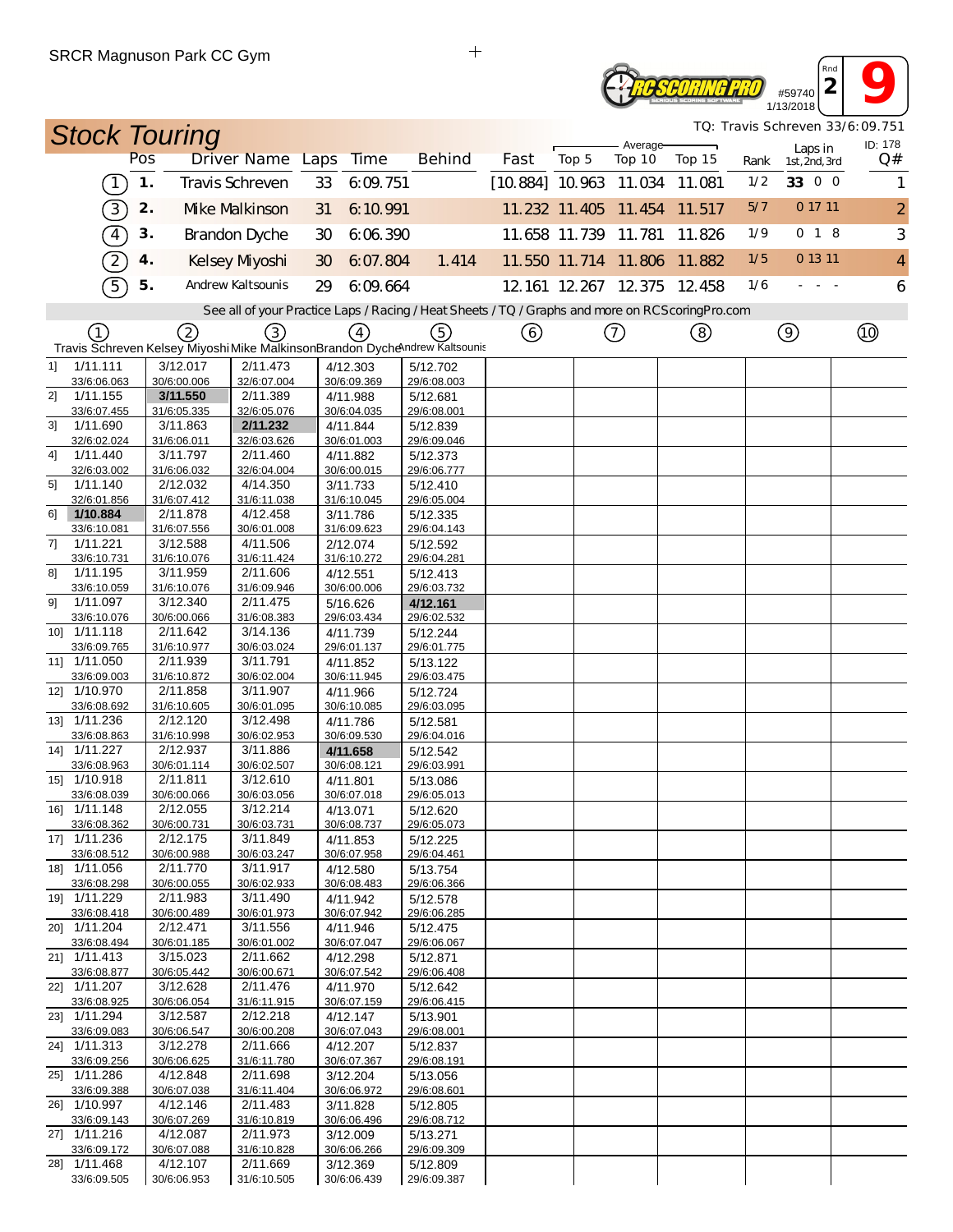|     |              | $\left( 2\right)$<br>Travis Schreven Kelsey Miyoshi Mike MalkinsonBrandon Dychendrew Kaltsounis | 3)             |      |             | (5)           |                | 6)   | $\left(7\right)$ | ි        | 9)                        | (10) |
|-----|--------------|-------------------------------------------------------------------------------------------------|----------------|------|-------------|---------------|----------------|------|------------------|----------|---------------------------|------|
|     | 29] 1/11.420 | 4/12.232                                                                                        | 2/11.612       |      | 3/11.782    | 5/13.015      |                |      |                  |          |                           |      |
|     | 33/6:09.759  | 30/6:06.951                                                                                     | 31/6:10.014    |      | 30/6:06.366 | 29/6:09.066   |                |      |                  |          |                           |      |
|     | 30] 1/11.190 | 4/13.083                                                                                        | 2/12.489       |      | 3/12.595    |               |                |      |                  |          |                           |      |
|     | 33/6:09.743  | 30/6:07.008                                                                                     | 31/6:10.708    |      | 30/6:06.039 |               |                |      |                  |          |                           |      |
|     | 31] 1/11.197 |                                                                                                 | 2/12.242       |      |             |               |                |      |                  |          |                           |      |
|     | 33/6:09.738  |                                                                                                 | 31/6:10.099    |      |             |               |                |      |                  |          |                           |      |
| 32] | 1/11.238     |                                                                                                 |                |      |             |               |                |      |                  |          |                           |      |
|     | 33/6:09.765  |                                                                                                 |                |      |             |               |                |      |                  |          |                           |      |
| 33] | 1/11.187     |                                                                                                 |                |      |             |               |                |      |                  |          |                           |      |
|     | 33/6:09.075  |                                                                                                 |                |      |             |               |                |      |                  |          |                           |      |
|     |              | <b>Top Qualifiers</b>                                                                           | Qual#          | Laps | Race Time   | <b>Behind</b> | Rnd            | Race | Pos In Race      | Fast Lap | <b>Best 3 Consecutive</b> |      |
|     |              | <b>Travis Schreven</b>                                                                          | 1              | 33   | 6:09.751    |               | 2              | 9    |                  | 10.884   | 33.138                    |      |
|     |              | Mike Malkinson                                                                                  | $\overline{2}$ | 31   | 6:10.991    |               | $\overline{2}$ | 9    | 2                | 11.232   | 34.081                    |      |
|     |              | <b>Brandon Dyche</b>                                                                            | 3              | 30   | 6:06.390    |               | 2              | 9    | 3                | 11.658   | 35.245                    |      |
|     |              | Kelsey Miyoshi                                                                                  | 4              | 30   | 6:07.804    | 1.414         | $\overline{2}$ | 9    | $\overline{4}$   | 11.550   | 35.210                    |      |
|     |              | John Glasgow                                                                                    | 5              | 29   | 6:05.599    |               | 2              | 8    |                  | 11.802   | 35.652                    |      |
|     |              | <b>Andrew Kaltsounis</b>                                                                        | 6              | 29   | 6:09.664    | 4.065         | $\overline{2}$ | 9    | 5                | 12.161   | 36.818                    |      |
|     |              | <b>Jack Browers</b>                                                                             | 7              | 27   | 6:02.782    |               | 2              | 8    | 2                | 12.333   | 37.946                    |      |
|     |              | <b>Robert McIntyre</b>                                                                          | 8              | 26   | 6:11.228    |               | $\mathbf{1}$   | 8    | 7                | 12.731   | 39.620                    |      |
|     |              | Craig Bauman                                                                                    | 9              | 26   | 6:14.084    | 2.856         | 2              | 8    | 3                | 13.267   | 40.737                    |      |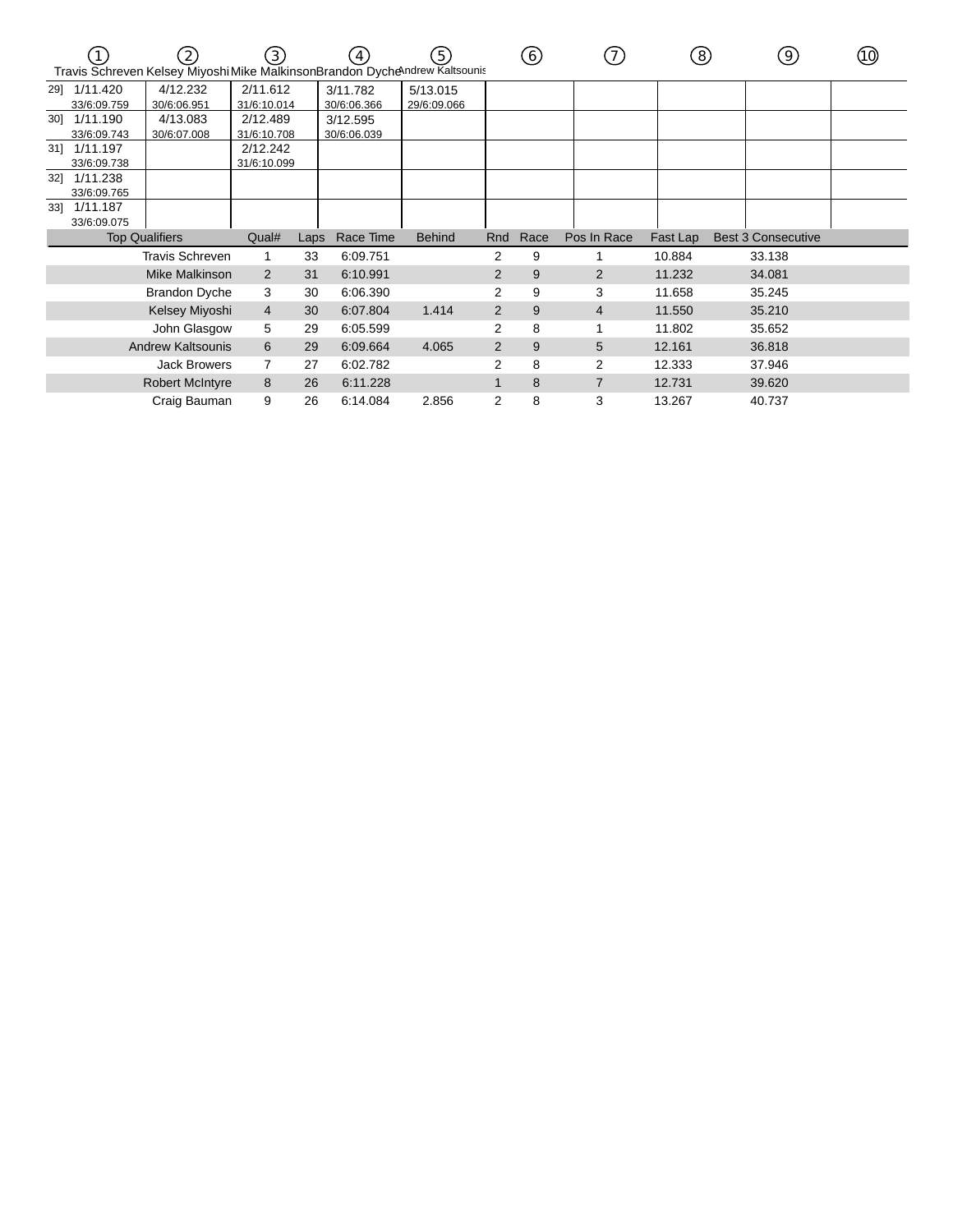#### **2 10** *Rnd* **TE SEORING PRO** #59740 1/13/2018

*TQ: Korey Harbke 50/8:08.693*

|    |                            | <b>Modified 12th Scale</b> |                         |                         |                                                                                                   |         |       |                      |        |       | TQ: Korey Harbke 50/8:08.693 |                |
|----|----------------------------|----------------------------|-------------------------|-------------------------|---------------------------------------------------------------------------------------------------|---------|-------|----------------------|--------|-------|------------------------------|----------------|
|    |                            | Pos                        | Driver Name Laps        | Time                    | <b>Behind</b>                                                                                     | Fast    | Top 5 | Average-<br>Top 10   | Top 15 | Rank  | Laps in<br>1st, 2nd, 3rd     | ID: 179<br>Q#  |
|    | $\boxed{1}$                | 1.                         | Korey Harbke            | 50<br>8:08.736          |                                                                                                   | [9.287] | 9.312 | 9.358                | 9.401  | 7/13  | 50 0 0                       | 1              |
|    | $\sqrt{2}$                 | 2.                         | <b>Brian Bodine</b>     | 8:09.023<br>49          |                                                                                                   | 9.550   | 9.598 | 9.641                | 9.672  | 6/19  | 0454                         | $\overline{2}$ |
|    | $\widehat{4}$              | 3.                         | <b>Todd Mason</b>       | 8:03.446<br>47          |                                                                                                   | 9.857   | 9.961 | 10.011               | 10.044 | 7/25  | 0 0 13                       | 3              |
|    | $\overline{3}$             | 4.                         | <b>Stuart Mason</b>     | 6:40.324<br>40          |                                                                                                   | 9.640   | 9.669 | 9.708                | 9.730  | 20/25 | 0, 4, 30                     | $\overline{4}$ |
|    | $\widehat{5}$              | 5.                         | Jeff Glossip            | 37<br>8:04.261          |                                                                                                   |         |       | 10.937 11.432 11.696 | 11.862 | 8/12  |                              | 5              |
|    |                            |                            |                         |                         | See all of your Practice Laps / Racing / Heat Sheets / TQ / Graphs and more on RCS coring Pro.com |         |       |                      |        |       |                              |                |
|    |                            |                            |                         |                         |                                                                                                   |         |       |                      |        |       |                              |                |
|    | (1)<br>Korey Harbke        | 2<br><b>Brian Bodine</b>   | (3)<br>Stuart Mason     | (4)<br>Todd Mason       | (5)<br>Jeff Glossip                                                                               | (6)     |       | $\left(  \right)$    | (8)    |       | $\circledcirc$               |                |
| 11 | 1/10.008                   | 3/10.348                   | 2/10.310                | 4/11.066                | 5/11.738                                                                                          |         |       |                      |        |       |                              |                |
| 2] | 48/8:00.048<br>1/9.809     | 47/8:06.045<br>3/10.493    | 47/8:04.057<br>2/10.079 | 44/8:07.008             | 41/8:01.034                                                                                       |         |       |                      |        |       |                              |                |
|    | 49/8:05.059                | 47/8:09.074                | 48/8:09.036             | 4/10.273<br>45/8:00.015 | 5/12.076<br>41/8:08.105                                                                           |         |       |                      |        |       |                              |                |
| 31 | 1/9.464                    | 3/9.759                    | 2/9.972                 | 4/10.195                | 5/11.526                                                                                          |         |       |                      |        |       |                              |                |
| 41 | 50/8:08.488<br>1/9.292     | 48/8:09.006<br>3/9.826     | 48/8:05.076<br>2/9.769  | 46/8:03.046<br>4/10.161 | 41/8:02.098<br>5/13.036                                                                           |         |       |                      |        |       |                              |                |
|    | 50/8:02.125                | 48/8:05.016                | 48/8:01.056             | 47/8:09.975             | 40/8:03.008                                                                                       |         |       |                      |        |       |                              |                |
| 51 | 1/9.360                    | 2/9.708                    | 3/10.090                | 4/10.078                | 5/12.702                                                                                          |         |       |                      |        |       |                              |                |
| 61 | 51/8:08.886<br>1/9.607     | 48/8:01.248<br>2/9.754     | 48/8:02.112<br>3/10.349 | 47/8:06.638<br>4/10.226 | 40/8:08.064<br>5/12.902                                                                           |         |       |                      |        |       |                              |                |
|    | 51/8:09.009                | 49/8:09.101                | 48/8:04.056             | 47/8:05.666             | 39/8:00.087                                                                                       |         |       |                      |        |       |                              |                |
| 7] | 1/9.448                    | 2/9.778                    | 4/13.494                | 3/10.610                | 5/11.542                                                                                          |         |       |                      |        |       |                              |                |
| 81 | 51/8:08.007<br>1/9.686     | 49/8:07.069<br>2/9.914     | 46/8:06.068<br>4/9.844  | 47/8:07.524<br>3/10.144 | 40/8:08.685<br>5/10.937                                                                           |         |       |                      |        |       |                              |                |
|    | 51/8:08.771                | 49/8:07.427                | 46/8:02.482             | 47/8:06.156             | 40/8:02.003                                                                                       |         |       |                      |        |       |                              |                |
| 91 | 1/9.644                    | 2/11.742                   | 4/9.786                 | 3/9.942                 | 5/13.078                                                                                          |         |       |                      |        |       |                              |                |
|    | 51/8:09.146<br>10] 1/9.299 | 48/8:07.004<br>2/10.115    | 47/8:09.027<br>4/9.834  | 47/8:04.001<br>3/10.029 | 40/8:06.844<br>5/13.547                                                                           |         |       |                      |        |       |                              |                |
|    | 51/8:07.662                | 48/8:06.912                | 47/8:06.591             | 47/8:02.784             | 39/8:00.012                                                                                       |         |       |                      |        |       |                              |                |
|    | 11] 1/9.380                | 2/9.993                    | 4/10.071                | 3/10.154                | 5/11.565                                                                                          |         |       |                      |        |       |                              |                |
|    | 51/8:06.818<br>12] 1/9.337 | 48/8:06.024<br>2/9.604     | 47/8:05.381<br>4/9.761  | 47/8:02.305<br>3/10.267 | 40/8:09.636<br>5/12.390                                                                           |         |       |                      |        |       |                              |                |
|    | 51/8:05.902                | 48/8:04.012                | 47/8:03.016             | 47/8:02.298             | 40/8:10.133                                                                                       |         |       |                      |        |       |                              |                |
|    | 13] 1/9.346                | 2/9.703                    | 3/9.640                 | 4/10.006                | 5/12.296                                                                                          |         |       |                      |        |       |                              |                |
|    | 51/8:05.206<br>14] 1/9.629 | 48/8:02.732<br>2/9.806     | 47/8:00.846<br>3/10.295 | 47/8:01.388             | 40/8:10.246                                                                                       |         |       |                      |        |       |                              |                |
|    | 51/8:05.629                | 48/8:01.851                | 47/8:01.045             | 4/10.145<br>47/8:01.078 | 5/11.931<br>40/8:09.342                                                                           |         |       |                      |        |       |                              |                |
|    | 15] 1/9.427                | 2/9.666                    | 3/9.768                 | 4/10.068                | 5/12.449                                                                                          |         |       |                      |        |       |                              |                |
|    | 51/8:05.316<br>16] 1/9.551 | 48/8:00.672<br>2/10.271    | 48/8:09.792<br>3/9.641  | 47/8:00.528             | 40/8:09.092                                                                                       |         |       |                      |        |       |                              |                |
|    | 51/8:05.424                | 48/8:01.044                | 48/8:08.001             | 4/10.093<br>47/8:00.163 | 5/12.187<br>40/8:09.075                                                                           |         |       |                      |        |       |                              |                |
|    | 17] 1/9.287                | 2/9.584                    | 3/9.998                 | 4/10.164                | 5/12.206                                                                                          |         |       |                      |        |       |                              |                |
|    | 51/8:04.071<br>18] 1/9.436 | 48/8:00.169<br>2/9.922     | 48/8:07.623<br>3/10.738 | 47/8:00.008<br>4/10.729 | 40/8:09.670<br>5/12.090                                                                           |         |       |                      |        |       |                              |                |
|    | 51/8:04.528                | 49/8:09.972                | 48/8:09.173             | 47/8:01.358             | 40/8:09.333                                                                                       |         |       |                      |        |       |                              |                |
|    | 19] 1/11.716               | 2/9.811                    | 3/9.824                 | 4/10.045                | 5/11.594                                                                                          |         |       |                      |        |       |                              |                |
|    | 50/8:00.868<br>20] 1/9.537 | 49/8:09.484<br>2/9.783     | 48/8:08.235<br>3/9.951  | 47/8:00.859<br>4/9.857  | 40/8:07.978<br>5/13.847                                                                           |         |       |                      |        |       |                              |                |
|    | 50/8:00.065                | 49/8:08.971                | 48/8:07.704             | 48/8:10.002             | 40/8:11.028                                                                                       |         |       |                      |        |       |                              |                |
|    | 21] 1/9.530                | 2/9.603                    | 3/9.708                 | 4/10.196                | 5/12.004                                                                                          |         |       |                      |        |       |                              |                |
|    | 50/8:00.452<br>22] 1/9.466 | 49/8:08.086<br>2/9.808     | 48/8:06.674<br>3/9.734  | 48/8:10.171<br>4/10.428 | 40/8:10.742<br>5/12.509                                                                           |         |       |                      |        |       |                              |                |
|    | 50/8:00.136                | 49/8:07.750                | 48/8:05.803             | 47/8:00.425             | 40/8:11.181                                                                                       |         |       |                      |        |       |                              |                |
|    | 23] 1/9.555                | 2/10.446                   | 3/9.902                 | 4/10.021                | 5/12.196                                                                                          |         |       |                      |        |       |                              |                |
|    | 50/8:00.021<br>24] 1/9.600 | 49/8:08.806<br>2/9.751     | 48/8:05.342<br>3/9.737  | 47/8:00.013<br>4/11.216 | 40/8:11.043<br>5/13.740                                                                           |         |       |                      |        |       |                              |                |
|    | 50/8:00.020                | 49/8:08.346                | 48/8:04.058             | 47/8:01.965             | 39/8:01.146                                                                                       |         |       |                      |        |       |                              |                |
|    | 25] 1/9.553                | 2/9.733                    | 3/9.672                 | 4/10.404                | 5/13.016                                                                                          |         |       |                      |        |       |                              |                |
|    | 51/8:09.538<br>26] 1/9.883 | 49/8:07.883<br>2/10.245    | 48/8:03.782<br>3/9.769  | 47/8:02.257<br>4/10.178 | 39/8:02.196<br>5/12.047                                                                           |         |       |                      |        |       |                              |                |
|    | 50/8:00.480                | 49/8:08.435                | 48/8:03.212             | 47/8:02.093             | 39/8:01.725                                                                                       |         |       |                      |        |       |                              |                |
|    | 27] 1/10.543               | 2/9.701                    | 3/9.855                 | 4/10.111                | 5/13.018                                                                                          |         |       |                      |        |       |                              |                |
|    | 50/8:02.203<br>28] 1/9.583 | 49/8:07.949<br>2/9.965     | 48/8:02.826<br>3/10.171 | 47/8:01.854<br>4/10.143 | 39/8:02.069<br>5/14.290                                                                           |         |       |                      |        |       |                              |                |
|    | 50/8:02.107                | 49/8:07.952                | 48/8:03.017             | 47/8:01.666             | 39/8:05.355                                                                                       |         |       |                      |        |       |                              |                |